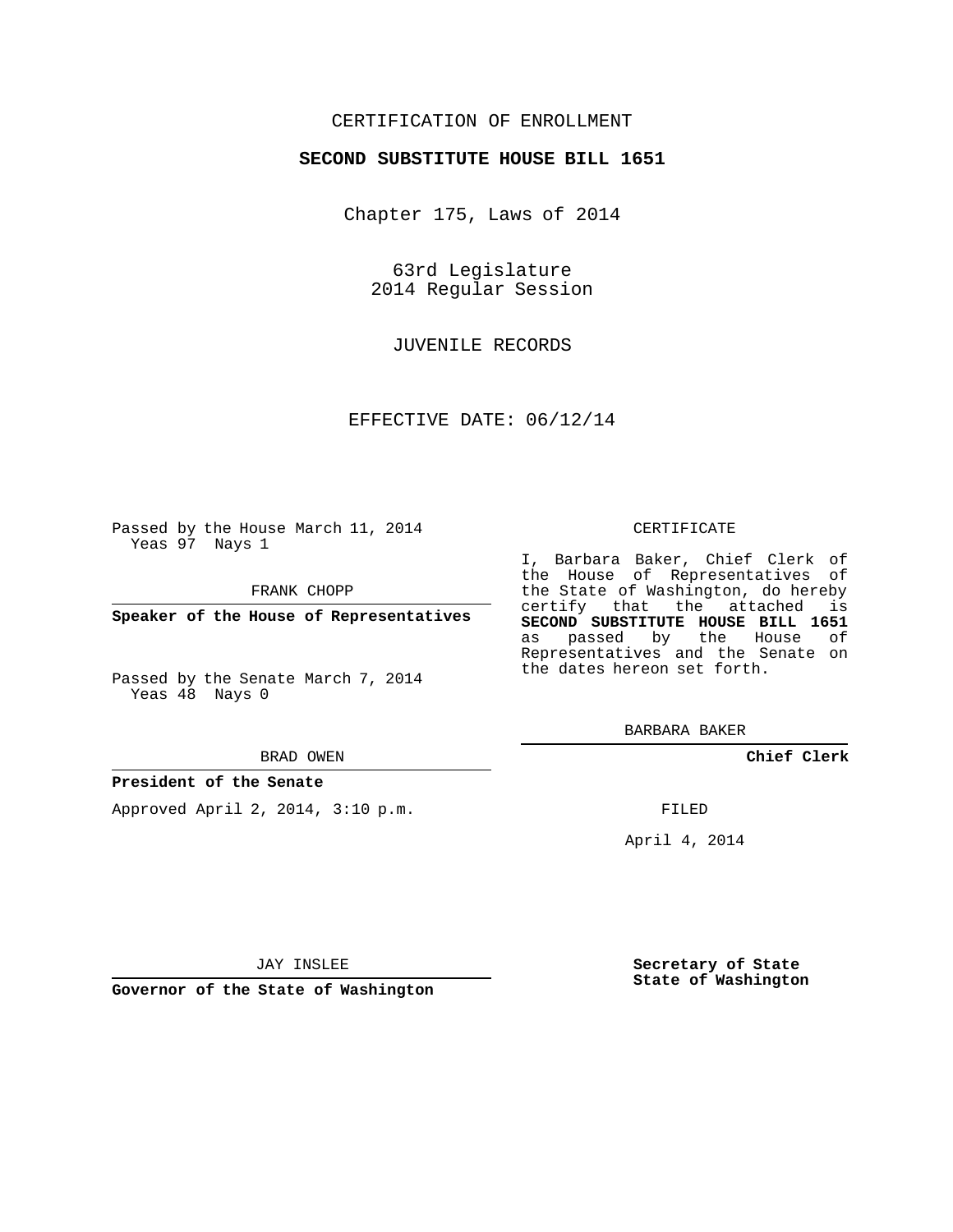# **SECOND SUBSTITUTE HOUSE BILL 1651** \_\_\_\_\_\_\_\_\_\_\_\_\_\_\_\_\_\_\_\_\_\_\_\_\_\_\_\_\_\_\_\_\_\_\_\_\_\_\_\_\_\_\_\_\_

\_\_\_\_\_\_\_\_\_\_\_\_\_\_\_\_\_\_\_\_\_\_\_\_\_\_\_\_\_\_\_\_\_\_\_\_\_\_\_\_\_\_\_\_\_

## AS AMENDED BY THE SENATE

Passed Legislature - 2014 Regular Session

# **State of Washington 63rd Legislature 2014 Regular Session**

**By** House Appropriations Subcommittee on General Government & Information Technology (originally sponsored by Representatives Kagi, Walsh, Freeman, Roberts, Farrell, Zeiger, Goodman, Pollet, Sawyer, Appleton, Bergquist, S. Hunt, Moscoso, Jinkins, Ryu, and Morrell)

READ FIRST TIME 02/05/14.

 AN ACT Relating to access to juvenile records; amending RCW 13.50.010, 13.50.050, 13.40.127, 13.40.190, and 13.50.100; adding new sections to chapter 13.50 RCW; and creating a new section.

BE IT ENACTED BY THE LEGISLATURE OF THE STATE OF WASHINGTON:

NEW SECTION. **Sec. 1.** The legislature finds that:

 (1) The primary goal of the Washington state juvenile justice system is the rehabilitation and reintegration of former juvenile offenders. The public has a compelling interest in the rehabilitation of former juvenile offenders and their successful reintegration into society as active, law-abiding, and contributing members of their communities. When juvenile court records are publicly available, former juvenile offenders face substantial barriers to reintegration, as they are denied housing, employment, and education opportunities on the basis of these records.

 (2) The legislature declares it is the policy of the state of Washington that the interest in juvenile rehabilitation and reintegration constitutes compelling circumstances that outweigh the public interest in continued availability of juvenile court records. The legislature intends that juvenile court proceedings be openly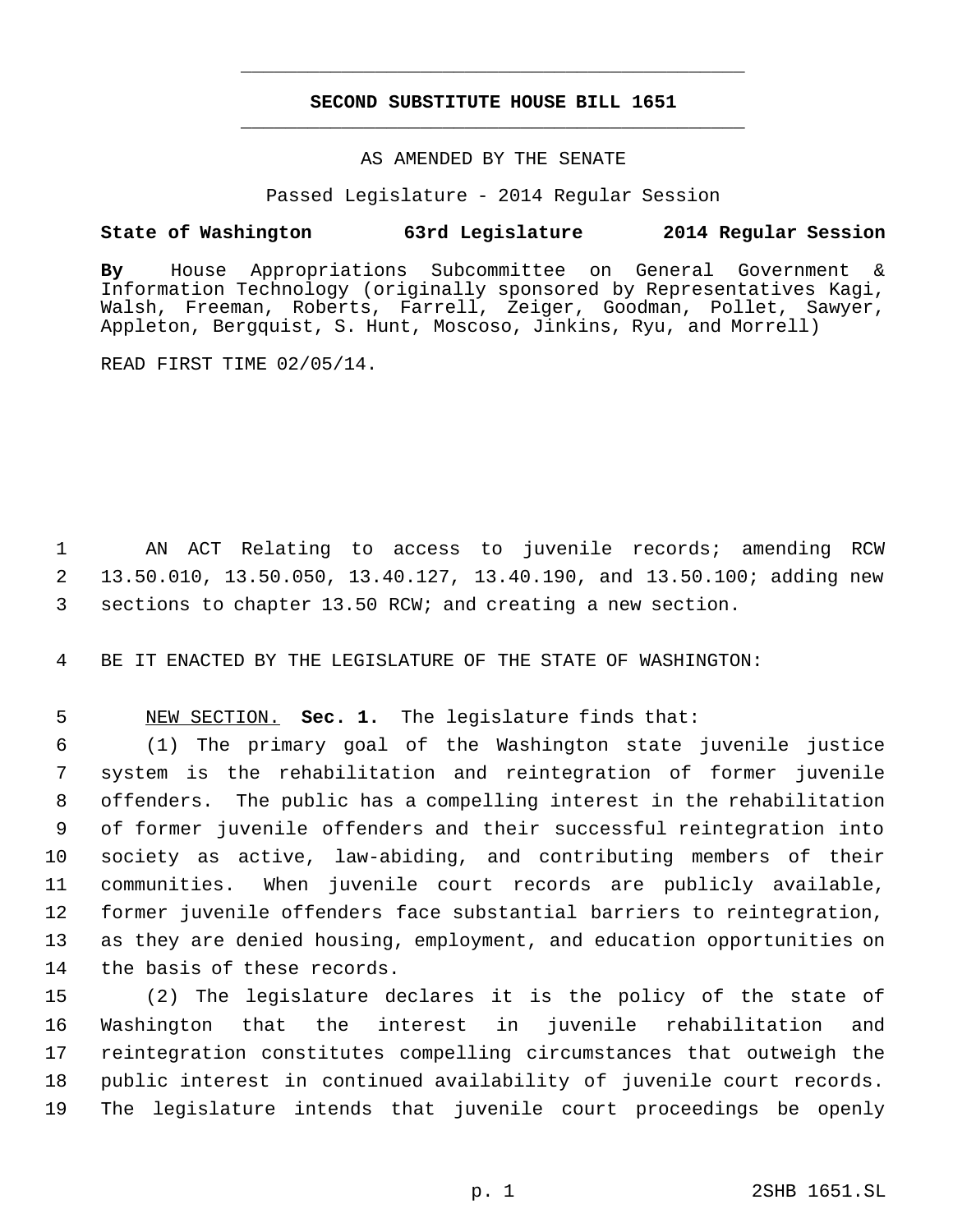administered but, except in limited circumstances, the records of these proceedings be closed when the juvenile has reached the age of eighteen and completed the terms of disposition.

 **Sec. 2.** RCW 13.50.010 and 2013 c 23 s 6 are each amended to read as follows:

(1) For purposes of this chapter:

 (a) "Juvenile justice or care agency" means any of the following: Police, diversion units, court, prosecuting attorney, defense attorney, detention center, attorney general, the legislative children's oversight committee, the office of the family and children's ombuds, the department of social and health services and its contracting agencies, schools; persons or public or private agencies having children committed to their custody; and any placement oversight committee created under RCW 72.05.415;

 (b) "Official juvenile court file" means the legal file of the juvenile court containing the petition or information, motions, memorandums, briefs, findings of the court, and court orders;

 (c) "Records" means the official juvenile court file, the social file, and records of any other juvenile justice or care agency in the case;

 (d) "Social file" means the juvenile court file containing the records and reports of the probation counselor.

 (2) Each petition or information filed with the court may include only one juvenile and each petition or information shall be filed under a separate docket number. The social file shall be filed separately from the official juvenile court file.

 (3) It is the duty of any juvenile justice or care agency to maintain accurate records. To this end:

 (a) The agency may never knowingly record inaccurate information. Any information in records maintained by the department of social and health services relating to a petition filed pursuant to chapter 13.34 RCW that is found by the court to be false or inaccurate shall be corrected or expunged from such records by the agency;

 (b) An agency shall take reasonable steps to assure the security of its records and prevent tampering with them; and

(c) An agency shall make reasonable efforts to insure the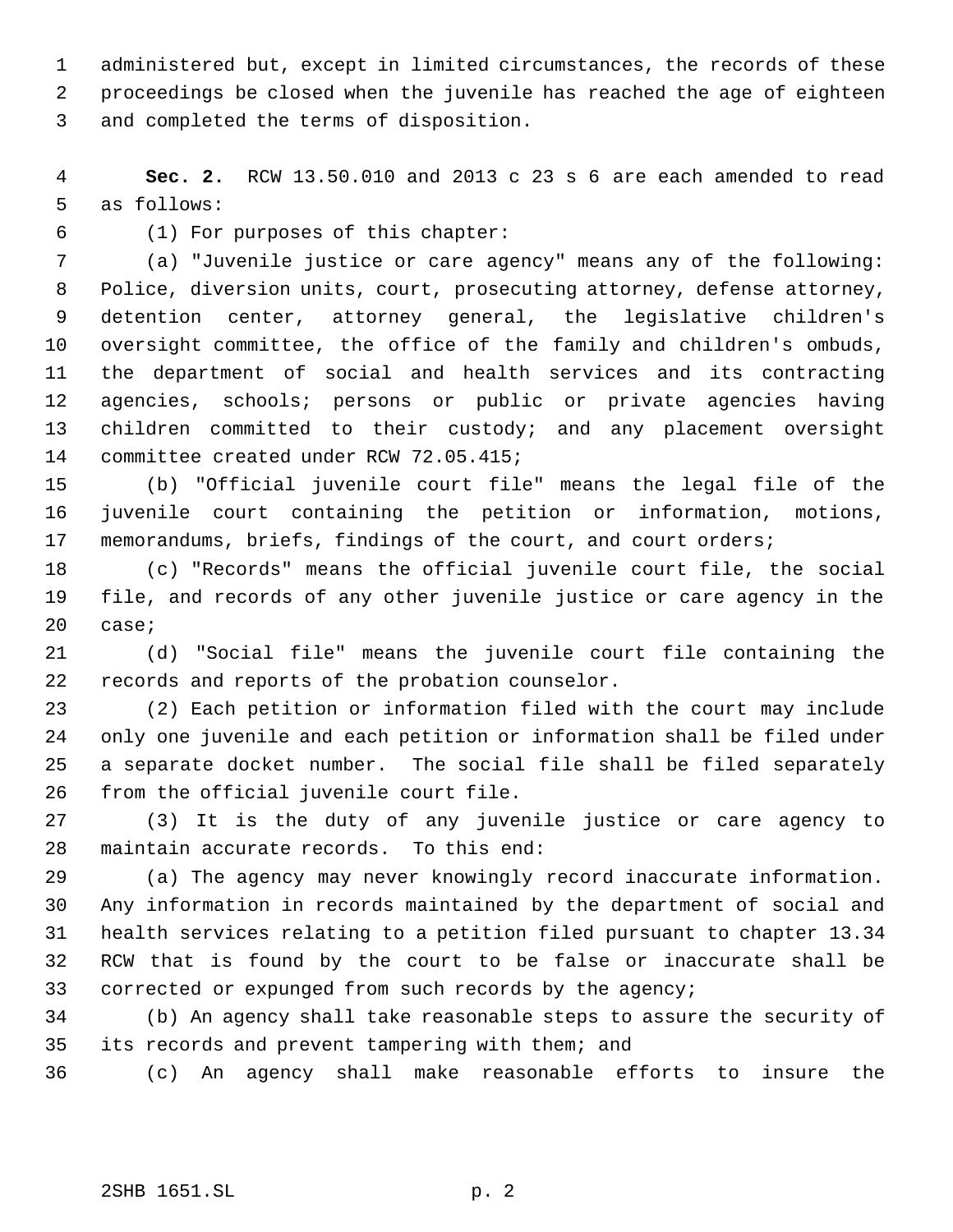completeness of its records, including action taken by other agencies with respect to matters in its files.

 (4) Each juvenile justice or care agency shall implement procedures consistent with the provisions of this chapter to facilitate inquiries concerning records.

 (5) Any person who has reasonable cause to believe information concerning that person is included in the records of a juvenile justice or care agency and who has been denied access to those records by the agency may make a motion to the court for an order authorizing that person to inspect the juvenile justice or care agency record concerning that person. The court shall grant the motion to examine records unless it finds that in the interests of justice or in the best interests of the juvenile the records or parts of them should remain confidential.

 (6) A juvenile, or his or her parents, or any person who has reasonable cause to believe information concerning that person is included in the records of a juvenile justice or care agency may make a motion to the court challenging the accuracy of any information concerning the moving party in the record or challenging the continued possession of the record by the agency. If the court grants the motion, it shall order the record or information to be corrected or destroyed.

 (7) The person making a motion under subsection (5) or (6) of this section shall give reasonable notice of the motion to all parties to the original action and to any agency whose records will be affected by the motion.

 (8) The court may permit inspection of records by, or release of information to, any clinic, hospital, or agency which has the subject person under care or treatment. The court may also permit inspection by or release to individuals or agencies, including juvenile justice advisory committees of county law and justice councils, engaged in legitimate research for educational, scientific, or public purposes. 33 ((The -court -shall -release -to -the -caseload -forecast -council -records 34 needed for its research and data-gathering functions. Access to records or information for research purposes shall be permitted only if the anonymity of all persons mentioned in the records or information 37 will-be-preserved.)) Each person granted permission to inspect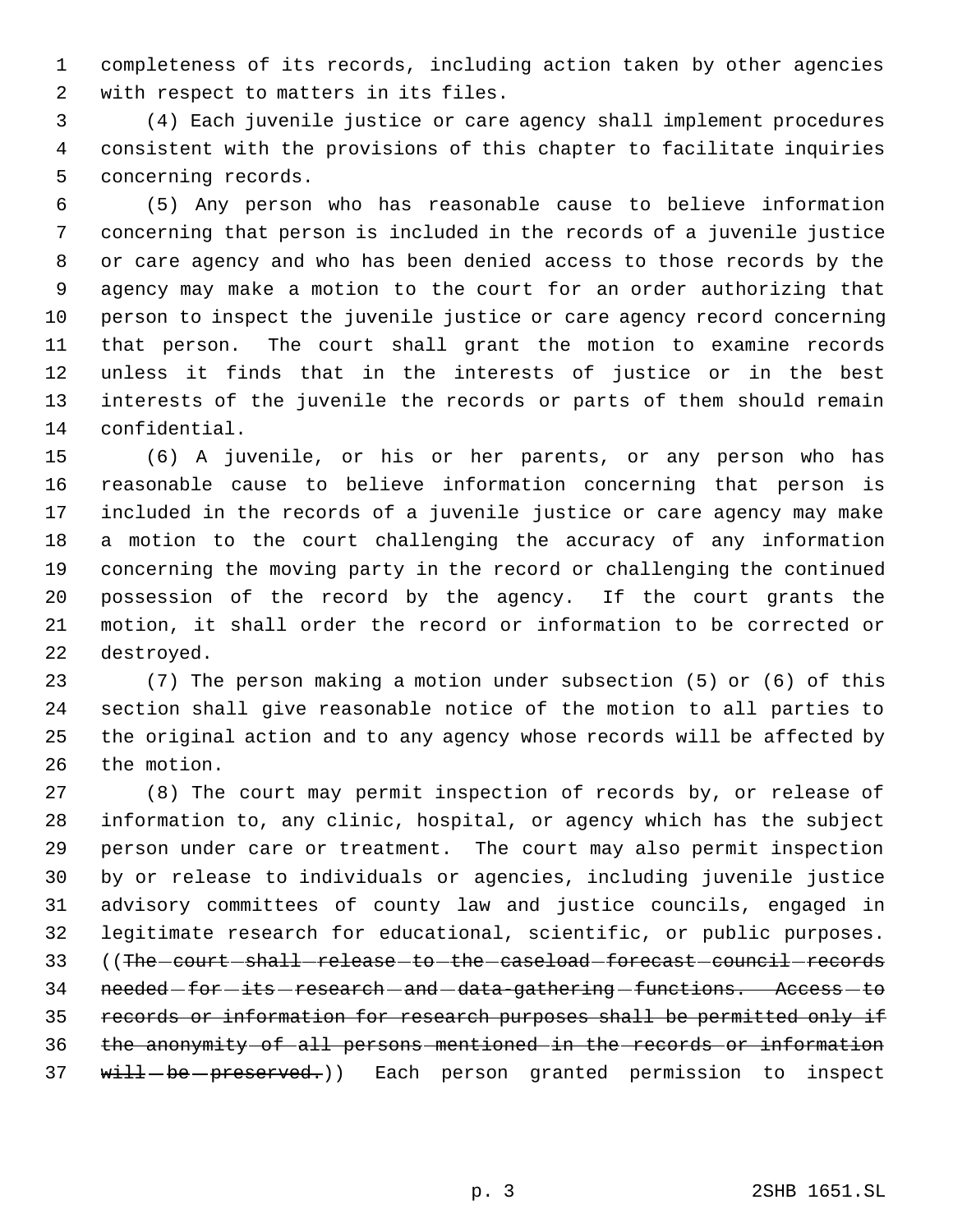juvenile justice or care agency records for research purposes shall present a notarized statement to the court stating that the names of juveniles and parents will remain confidential.

 (9) The court shall release to the caseload forecast council the 5 records needed for its research and data-gathering functions. Access to caseload forecast data may be permitted by the council for research purposes only if the anonymity of all persons mentioned in the records or information will be preserved.

9 (10) Juvenile detention facilities shall release records to the caseload forecast council upon request. The commission shall not disclose the names of any juveniles or parents mentioned in the records without the named individual's written permission.

13 (( $(10)$ )) (11) Requirements in this chapter relating to the court's authority to compel disclosure shall not apply to the legislative children's oversight committee or the office of the family and children's ombuds.

17 ( $(\frac{11}{1})$ ) (12) For the purpose of research only, the administrative office of the courts shall maintain an electronic research copy of all records in the judicial information system related to juveniles. Access to the research copy is restricted to the Washington state center for court research. The Washington state center for court research shall maintain the confidentiality of all confidential records and shall preserve the anonymity of all persons identified in the research copy. The research copy may not be subject to any records retention schedule and must include records destroyed or removed from 26 the judicial information system pursuant to ((RCW 13.50.050 (17) and 27 (18)) section 5 of this act and RCW 13.50.100(3).

 $((+12))$   $(13)$  The court shall release to the Washington state office of public defense records needed to implement the agency's oversight, technical assistance, and other functions as required by RCW 2.70.020. Access to the records used as a basis for oversight, technical assistance, or other agency functions is restricted to the Washington state office of public defense. The Washington state office of public defense shall maintain the confidentiality of all confidential information included in the records.

 **Sec. 3.** RCW 13.50.050 and 2012 c 177 s 2 are each amended to read as follows: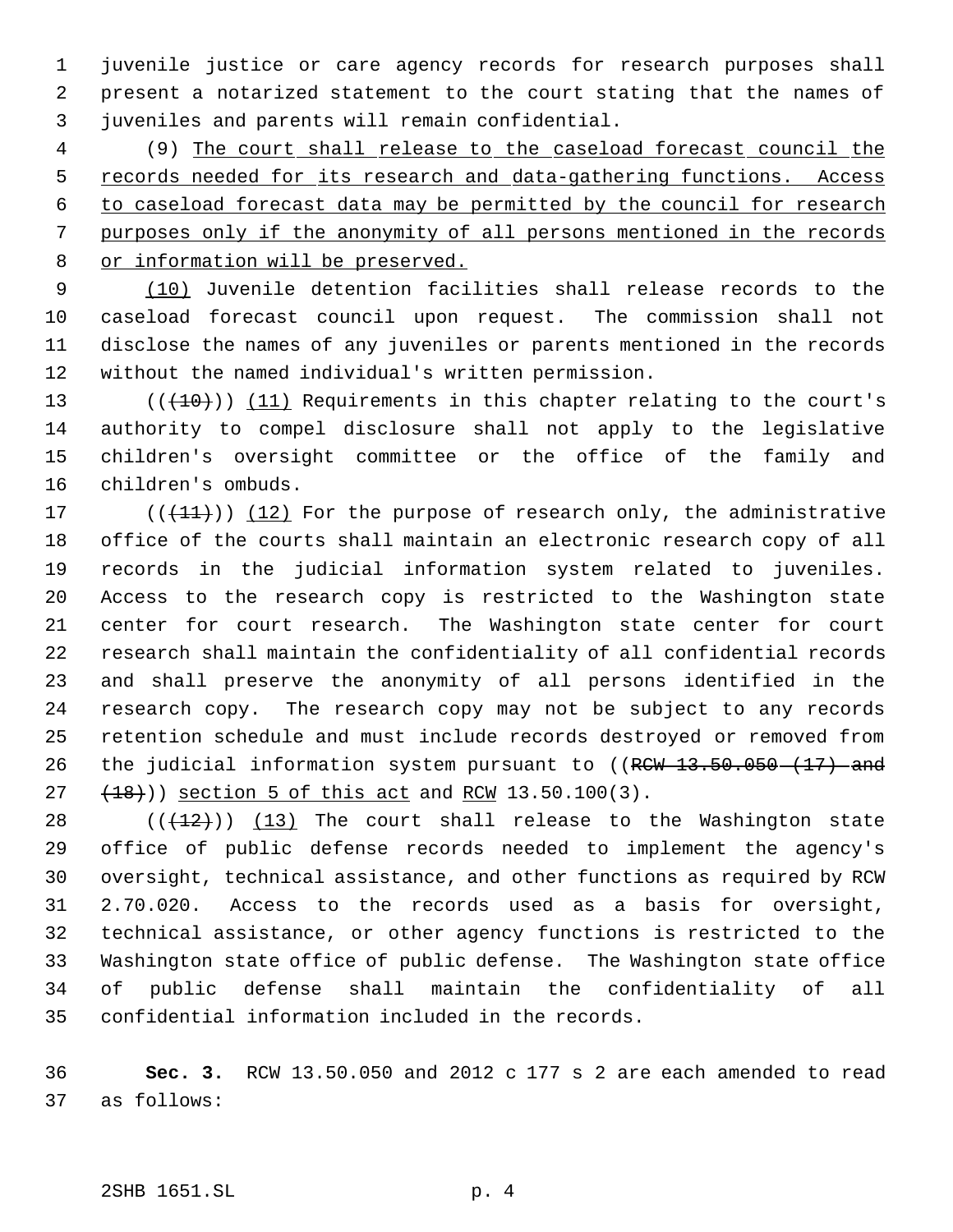1 (1) This section and sections 4 and 5 of this act govern((s)) records relating to the commission of juvenile offenses, including records relating to diversions.

 (2) The official juvenile court file of any alleged or proven juvenile offender shall be open to public inspection, unless sealed 6 pursuant to  $((subsection + 12) of this)$  section  $4$  of this act.

 (3) All records other than the official juvenile court file are 8 confidential and may be released only as provided in this ((section)) 9 chapter, RCW  $(13.50.010<sub>7</sub>)$  13.40.215 $((7))$  and 4.24.550.

10 (4) Except as otherwise provided in this ((section - and - RCW 11 13.50.010)) chapter, records retained or produced by any juvenile justice or care agency may be released to other participants in the juvenile justice or care system only when an investigation or case involving the juvenile in question is being pursued by the other participant or when that other participant is assigned the responsibility for supervising the juvenile.

 (5) Except as provided in RCW 4.24.550, information not in an official juvenile court file concerning a juvenile or a juvenile's family may be released to the public only when that information could not reasonably be expected to identify the juvenile or the juvenile's family.

 (6) Notwithstanding any other provision of this chapter, the release, to the juvenile or his or her attorney, of law enforcement and prosecuting attorneys' records pertaining to investigation, diversion, and prosecution of juvenile offenses shall be governed by the rules of discovery and other rules of law applicable in adult criminal investigations and prosecutions.

 (7) Upon the decision to arrest or the arrest, law enforcement and prosecuting attorneys may cooperate with schools in releasing information to a school pertaining to the investigation, diversion, and prosecution of a juvenile attending the school. Upon the decision to arrest or the arrest, incident reports may be released unless releasing the records would jeopardize the investigation or prosecution or endanger witnesses. If release of incident reports would jeopardize the investigation or prosecution or endanger witnesses, law enforcement and prosecuting attorneys may release information to the maximum extent possible to assist schools in protecting other students, staff, and school property.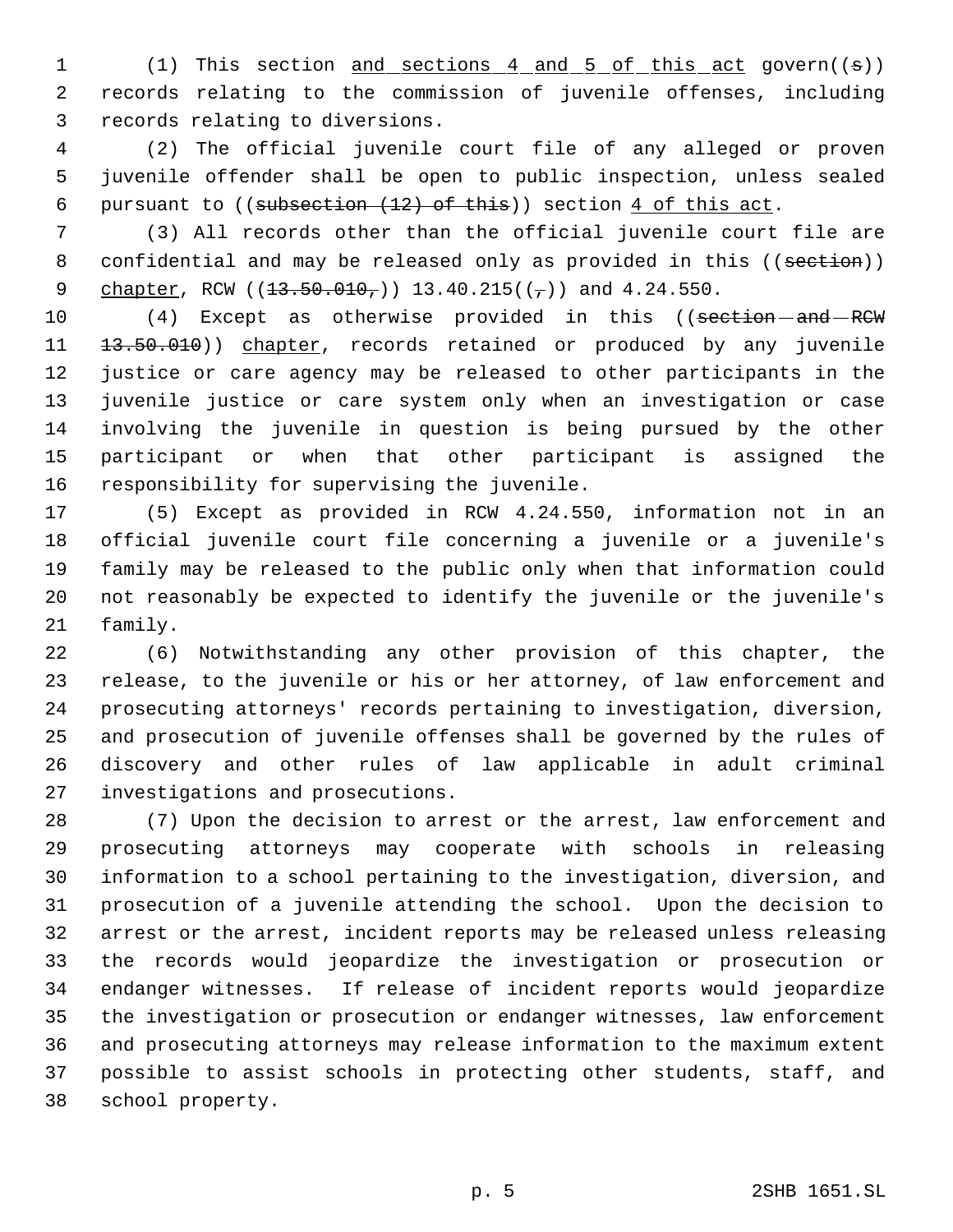(8) The juvenile court and the prosecutor may set up and maintain a central recordkeeping system which may receive information on all alleged juvenile offenders against whom a complaint has been filed pursuant to RCW 13.40.070 whether or not their cases are currently pending before the court. The central recordkeeping system may be computerized. If a complaint has been referred to a diversion unit, the diversion unit shall promptly report to the juvenile court or the prosecuting attorney when the juvenile has agreed to diversion. An offense shall not be reported as criminal history in any central recordkeeping system without notification by the diversion unit of the date on which the offender agreed to diversion.

 (9) Upon request of the victim of a crime or the victim's immediate family, the identity of an alleged or proven juvenile offender alleged or found to have committed a crime against the victim and the identity of the alleged or proven juvenile offender's parent, guardian, or custodian and the circumstance of the alleged or proven crime shall be released to the victim of the crime or the victim's immediate family.

 (10) Subject to the rules of discovery applicable in adult criminal prosecutions, the juvenile offense records of an adult criminal defendant or witness in an adult criminal proceeding shall be released upon request to prosecution and defense counsel after a charge has actually been filed. The juvenile offense records of any adult convicted of a crime and placed under the supervision of the adult corrections system shall be released upon request to the adult corrections system.

26 (11) ((In any case in which an information has been filed pursuant 27 to RCW 13.40.100 or a complaint has been filed with the prosecutor and 28 referred-for-diversion-pursuant-to-RCW-13.40.070,-the-person-the 29 subject-of-the-information-or-complaint-may-file-a-motion-with-the 30 court to have the court vacate its order and findings, if any, and, subject to subsection (23) of this section, order the sealing of the official juvenile court file, the social file, and records of the court 33 and of any other agency in the case.

  $(12)(a)$  The court shall not grant any motion to seal records for class A offenses made pursuant to subsection (11) of this section that is filed on or after July 1, 1997, unless:

37  $\{i\}$  -Since -the last date of release from confinement, including full-time residential treatment, if any, or entry of disposition, the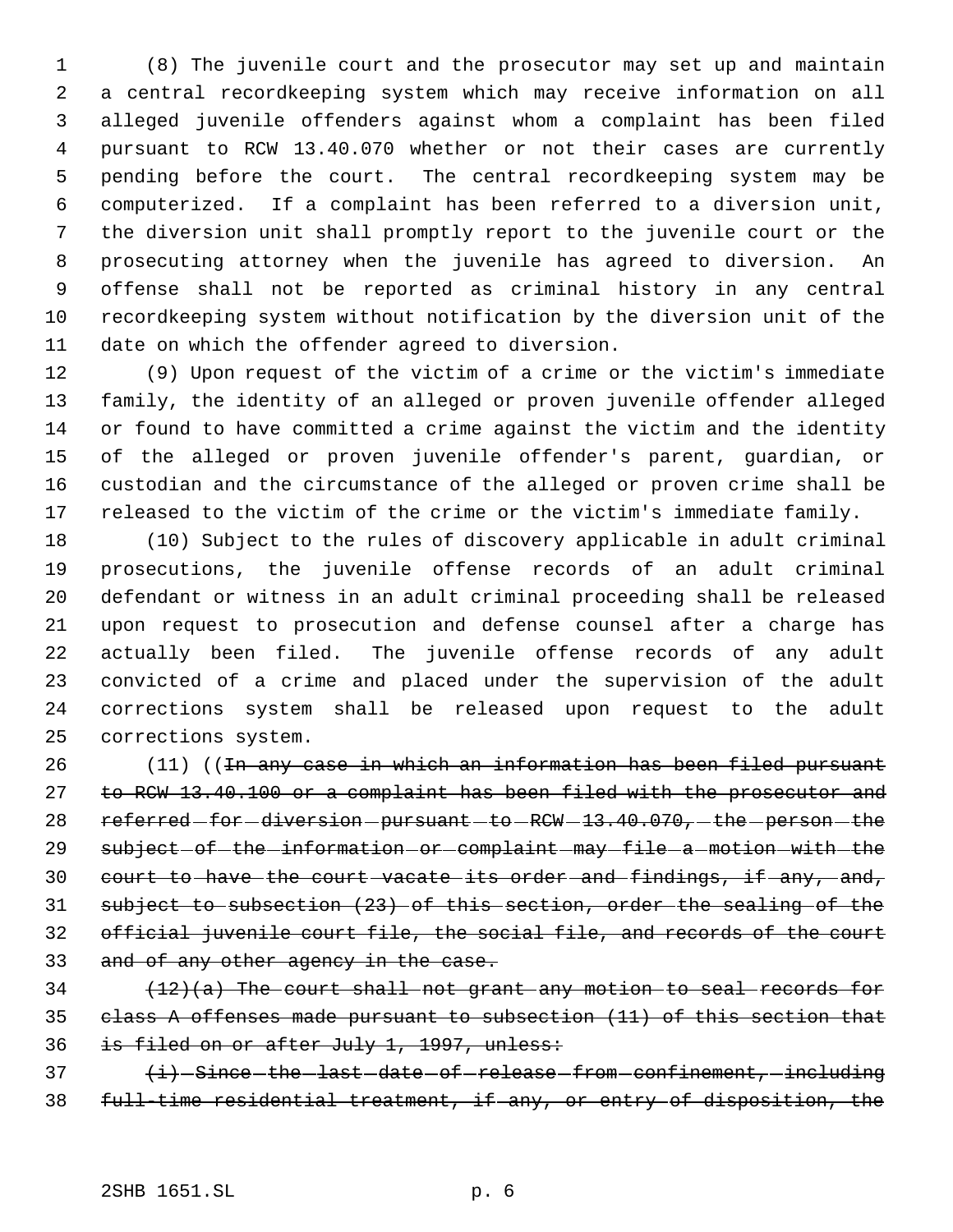1 person-has-spent-five-consecutive-years-in-the-community-without 2 committing - any - offense - or - crime - that - subsequently - results - in - an 3 adjudication or conviction; 4 (ii) No proceeding is pending against the moving party seeking the 5 conviction of a juvenile offense or a criminal offense; 6 (iii) No proceeding is pending seeking the formation of a diversion 7 agreement with that person; 8 (iv) The person is no longer required to register as a sex offender 9 under RCW 9A.44.130 or has been relieved of the duty to register under 10 RCW 9A.44.143 if the person was convicted of a sex offense; 11  $(v)$  The person has not been convicted of rape in the first degree, 12 rape-in-the-second-degree, or-indecent-liberties-that-was-actually 13 committed with forcible compulsion; and 14 (vi) Full restitution has been paid. 15 (b) The court shall not grant any motion to seal records for class 16 B, C, gross misdemeanor and misdemeanor offenses and diversions made 17 under subsection (11) of this section unless: 18 (i) Since - the - date - of - last - release - from - confinement, - including 19 full-time-residential-treatment, -if-any, -entry-of-disposition, -or 20  $comple *t*ion  $-$  of *-* the *-*diversion *-* agreement, *-* the *-*person *-*has *-* spent *-* two$ 21 consecutive - years - in - the - community - without - being - convicted - of - any 22 offense or crime;  $23$   $(iii)$  No proceeding is pending against the moving party seeking the 24 conviction of a juvenile offense or a criminal offense;  $25$  (iii) No proceeding is pending seeking the formation of a diversion 26 agreement with that person;  $27$   $\text{div}$  The person is no longer required to register as a sex offender 28 under RCW 9A.44.130 or has been relieved of the duty to register under 29 RCW 9A.44.143 if the person was convicted of a sex offense; and 30  $(v)$  Full restitution has been paid. 31  $(e)$  -Notwithstanding -the -requirements -in -(a) -or -(b) -of -this 32 subsection, the court shall grant any motion to seal records of any 33 deferred disposition vacated under RCW 13.40.127(9) prior to June 7, 34 2012, if restitution has been paid and the person is eighteen years of 35 age or older at the time of the motion. 36  $(13)$  The person making a motion pursuant to subsection (11) of this 37 section shall give reasonable notice of the motion to the prosecution 38 and to any person or agency whose files are sought to be sealed.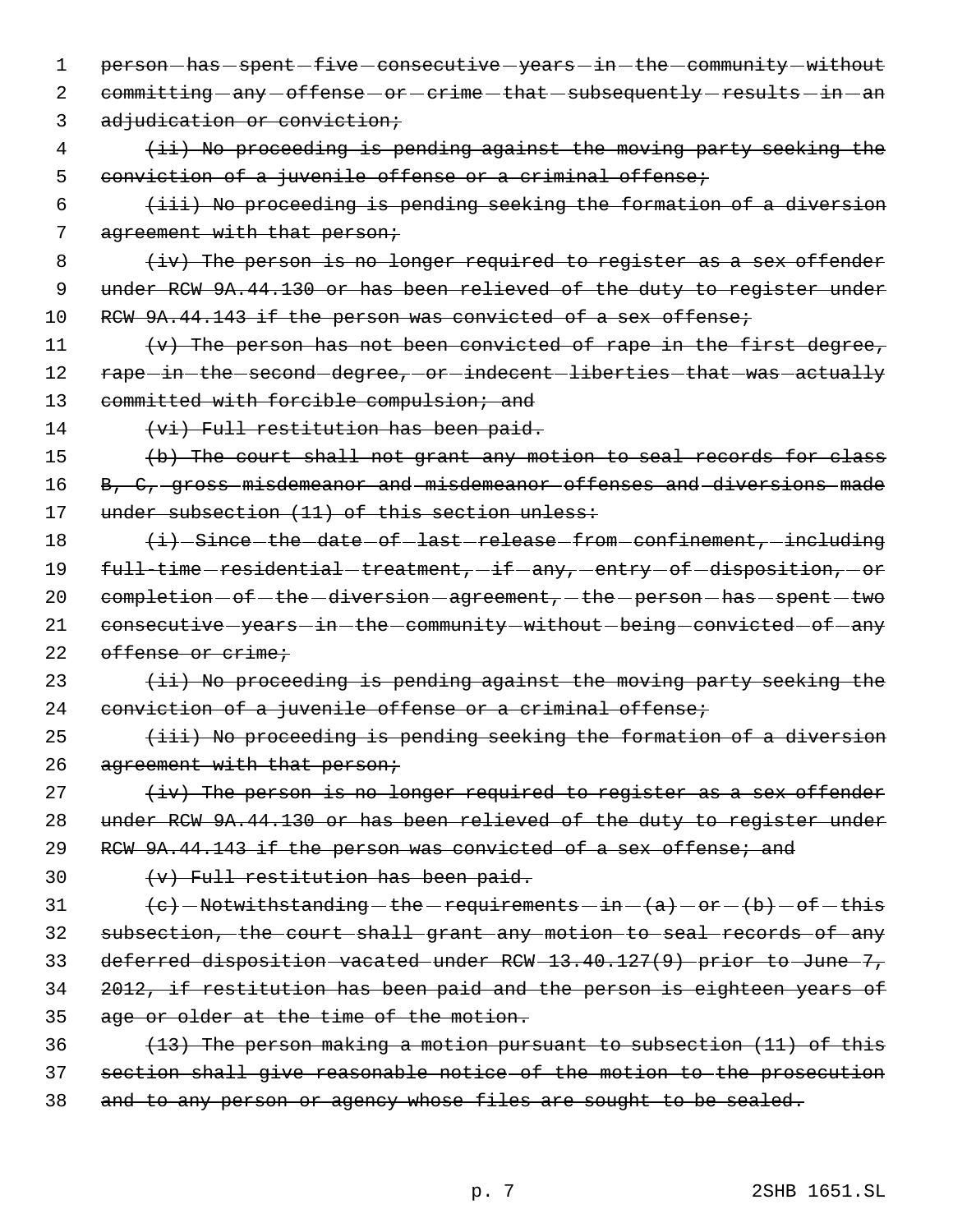1 (14)(a) If the court grants the motion to seal made pursuant to 2 subsection (11) of this section, it shall, subject to subsection (23) 3 of this section, order sealed the official juvenile court file, the 4 social file, and other records relating to the case as are named in the 5 order. Thereafter, the proceedings in the case shall be treated as if 6  $\times$  they  $-$  never  $-$  occurred,  $-$  and  $-$  the  $-$  subject  $-$  of  $-$  the  $-$  records  $-$  may  $-$  reply 7 accordingly-to-any-inquiry-about-the-events, records-of-which-are 8 sealed. Any agency shall reply to any inquiry concerning confidential 9 or sealed records that records are confidential, and no information can 10 be given about the existence or nonexistence of records concerning an  $11$   $individual.$ 

12 (b) In the event the subject of the juvenile records receives a 13 full and unconditional pardon, the proceedings in the matter upon which 14 the pardon has been granted shall be treated as if they never occurred, 15 and the subject of the records may reply accordingly to any inquiry 16 about the events upon which the pardon was received. Any agency shall 17 reply to any inquiry concerning the records pertaining to the events 18 for which the subject received a pardon that records are confidential, 19 and no information can be given about the existence or nonexistence of 20 records concerning an individual.

21 (15) Inspection of the files and records included in the order to 22 seal may thereafter be permitted only by order of the court upon motion 23 made by the person who is the subject of the information or complaint, 24 except as otherwise provided in RCW 13.50.010(8) and subsection (23) of 25 this section.

26 (16) Any adjudication of a juvenile offense or a crime subsequent 27 to -sealing -has -the -effect -of -nullifying -the -sealing -order. Any 28 charging of an adult felony subsequent to the sealing has the effect of 29 nullifying the sealing order for the purposes of chapter 9.94A RCW. 30 The administrative office of the courts shall ensure that the superior 31 court - judicial - information - system - provides - prosecutors - access - to 32 information on the existence of sealed juvenile records.

33  $(17)(a)(i)$  Subject to subsection (23) of this section, all records  $34$  maintained -by -any -court -or -law -enforcement -agency, -including -the 35 juvenile court, local law enforcement, the Washington state patrol, and 36 the prosecutor's office, shall be automatically destroyed within ninety 37 days-of-becoming-eligible-for-destruction. Juvenile-records-are 38 eligible for destruction when: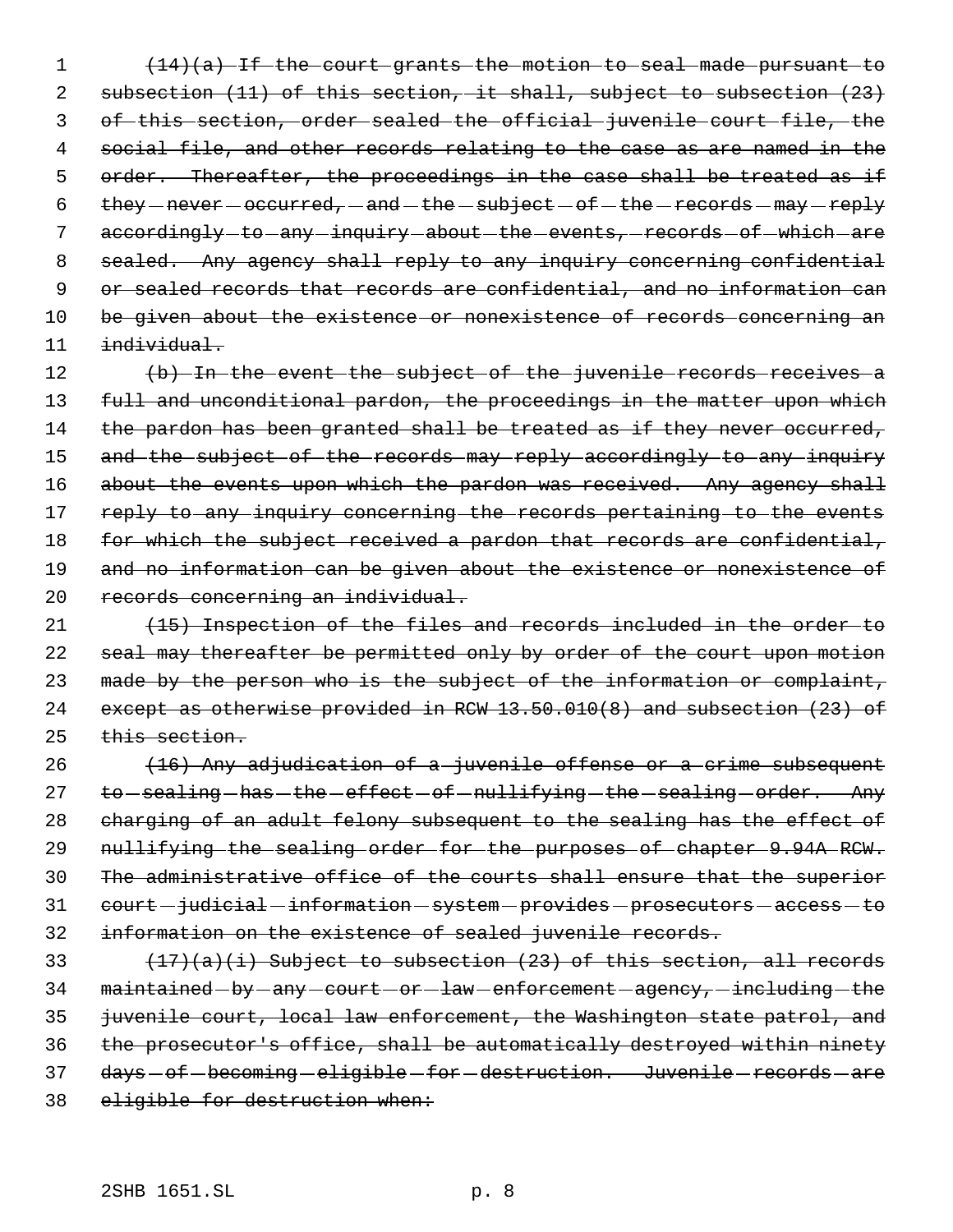1 (A) The person who is the subject of the information or complaint

2 is at least eighteen years of age;

 3 (B) His or her criminal history consists entirely of one diversion 4 agreement or counsel and release entered on or after June 12, 2008;

 5 (C) Two years have elapsed since completion of the agreement or 6 counsel and release;

 $7$   $\left( D\right)$   $\left( -80\right)$   $\left( -80\right)$  proceeding  $\left( -18\right)$  pending  $\left( -80\right)$  against  $\left( -160\right)$  are seeking  $\left( -160\right)$ 8 conviction of a criminal offense; and

9 (E) There is no restitution owing in the case.

 $10$   $\overline{\text{+ii}}$   $\text{-No}-\text{less}-\text{than}-\text{quarterly}-\text{the}-\text{administractive}-\text{offset}-\text{the}$ 11 courts - shall - provide - a - report - to - the - juvenile - courts - of - those 12 individuals - whose - records - may - be - eligible - for - destruction. The 13 juvenile court shall verify eligibility and notify the Washington state 14  $parto1 - and - the - appropriate - local - law - enforcement - agency - and$ 15 prosecutor's office of the records to be destroyed. The requirement to 16 destroy-records-under-this-subsection-is-not-dependent-on-a-court 17 hearing or the issuance of a court order to destroy records.

18  $\leftarrow$   $\leftarrow$   $\leftarrow$  The state and local governments and their officers and 19 employees are not liable for civil damages for the failure to destroy 20 records pursuant to this section.

21 (b) All records maintained by any court or law enforcement agency, 22 including the juvenile court, local law enforcement, the Washington 23 state-patrol,-and-the-prosecutor's-office,-shall-be-automatically 24 destroyed within thirty days of being notified by the governor's office 25 that the subject of those records received a full and unconditional 26 pardon by the governor.

27 (c) A person eighteen years of age or older whose criminal history 28 consists entirely of one diversion agreement or counsel and release 29 entered prior to June 12, 2008, may request that the court order the 30 records in his or her case destroyed. The request shall be granted, 31 subject to subsection (23) of this section, if the court finds that two 32 years have elapsed since completion of the agreement or counsel and 33 release.

34 (d) A person twenty three years of age or older whose criminal 35 history consists of only referrals for diversion may request that the 36 court order the records in those cases destroyed. The request shall be 37 granted, subject to subsection (23) of this section, if the court finds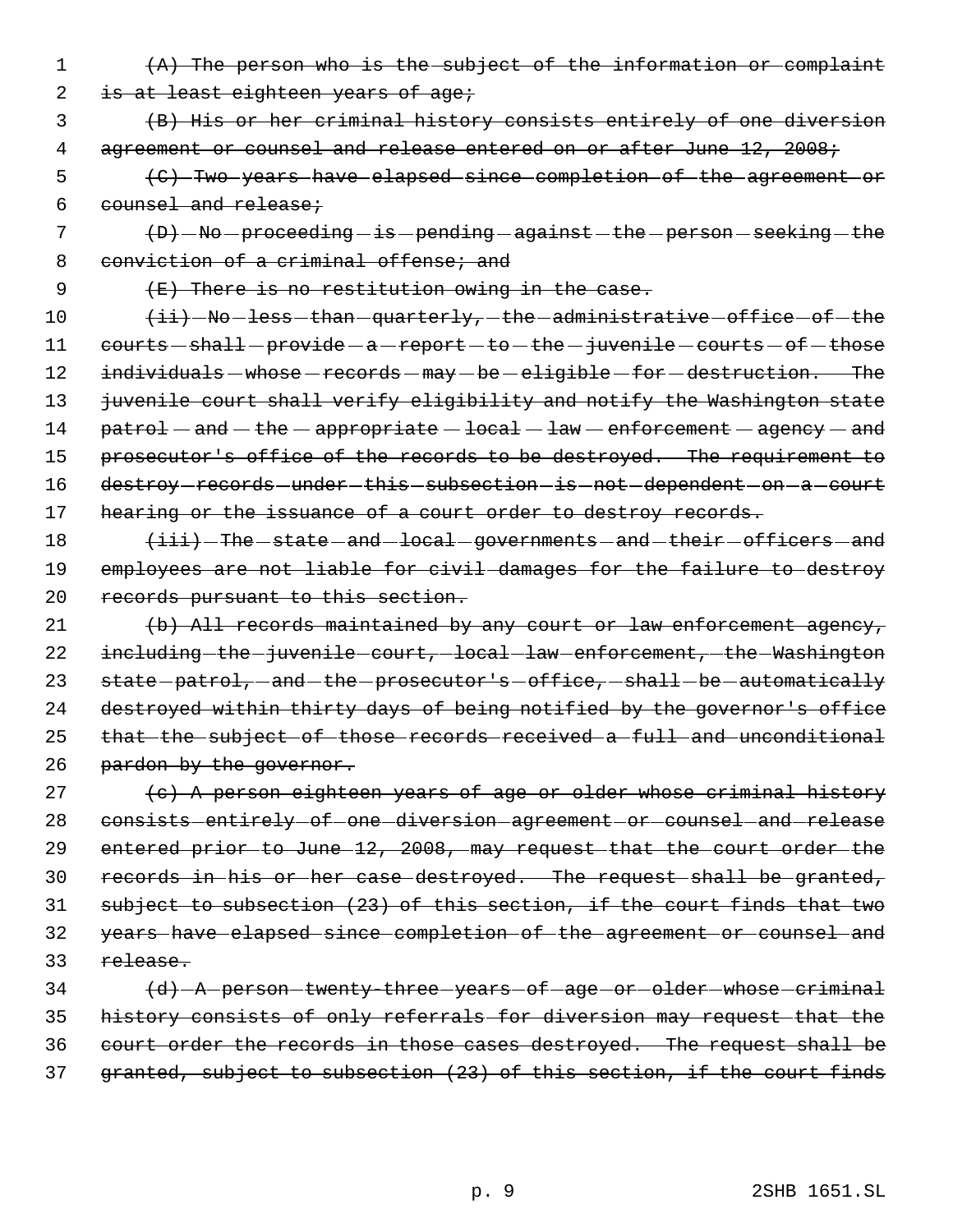that all diversion agreements have been successfully completed and no proceeding is pending against the person seeking the conviction of a

criminal offense.

4 (18) - If - the - court - grants - the - motion - to - destroy - records - made 5 pursuant -to -subsection  $(17)(c)$  -or  $(d)$  -of -this -section, -it -shall, subject to subsection (23) of this section, order the official juvenile court file, the social file, and any other records named in the order 8 to be destroyed.

 $(19)$  The person making the motion pursuant to subsection  $(17)$   $(e)$  or (d) of this section shall give reasonable notice of the motion to 11 the prosecuting attorney and to any agency whose records are sought to 12 be destroyed.

 $(20)$ ) Any juvenile to whom the provisions of this section or 14 section 4 or 5 of this act may apply shall be given written notice of his or her rights under this section at the time of his or her disposition hearing or during the diversion process.

 $((+21))$   $(12)$  Nothing in this section or section 4 or 5 of this act may be construed to prevent a crime victim or a member of the victim's family from divulging the identity of the alleged or proven juvenile offender or his or her family when necessary in a civil proceeding.

21 (() - Any - juvenile - justice - or - care - agency - may, - subject - to - the 22  $l$  limitations in subsection (23) of this section and (a) and (b) of this subsection, develop procedures for the routine destruction of records 24 relating to juvenile offenses and diversions.

25 (a) Records may be routinely destroyed only when the person the subject of the information or complaint has attained twenty-three years 27 of age or older or pursuant to subsection  $(17)(a)$  of this section.

 (b) The court may not routinely destroy the official juvenile court 29 file or recordings or transcripts of any proceedings.

 $(23)$ )) (13) Except ((for subsection  $(17)$ (b) of this section)) as provided in section 5(2) of this act, no identifying information held by the Washington state patrol in accordance with chapter 43.43 RCW is subject to destruction or sealing under this section. For the purposes of this subsection, identifying information includes photographs, fingerprints, palmprints, soleprints, toeprints and any other data that identifies a person by physical characteristics, name, birthdate or address, but does not include information regarding criminal activity,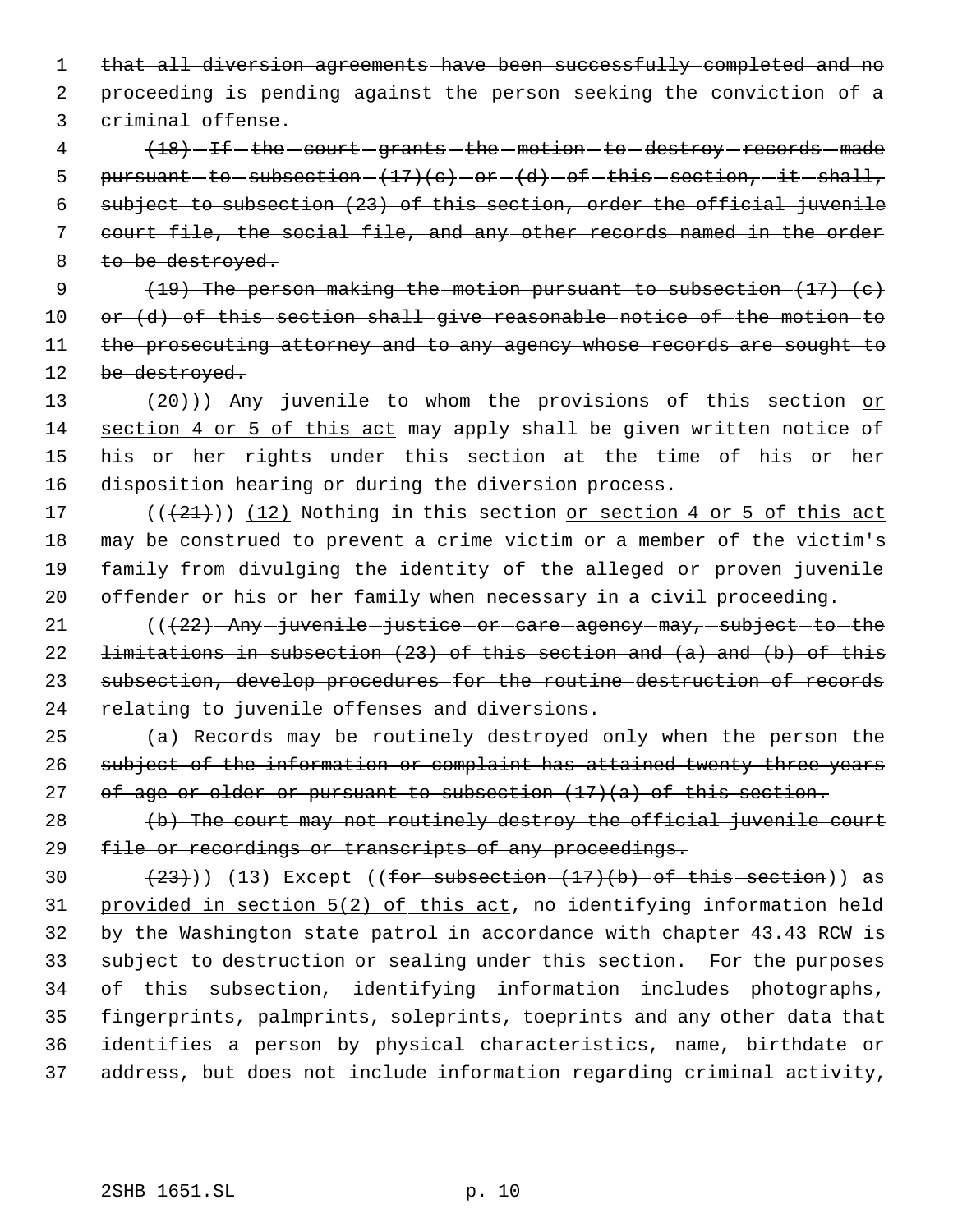arrest, charging, diversion, conviction or other information about a person's treatment by the criminal justice system or about the person's behavior.

4 (( $(24)$ )) (14) Information identifying child victims under age eighteen who are victims of sexual assaults by juvenile offenders is confidential and not subject to release to the press or public without the permission of the child victim or the child's legal guardian. Identifying information includes the child victim's name, addresses, location, photographs, and in cases in which the child victim is a relative of the alleged perpetrator, identification of the relationship between the child and the alleged perpetrator. Information identifying a child victim of sexual assault may be released to law enforcement, prosecutors, judges, defense attorneys, or private or governmental agencies that provide services to the child victim of sexual assault.

 NEW SECTION. **Sec. 4.** A new section is added to chapter 13.50 RCW to read as follows:

 (1)(a) The court shall hold regular sealing hearings. During these regular sealing hearings, the court shall administratively seal an individual's juvenile court record pursuant to the requirements of this subsection unless the court receives an objection to sealing or the court notes a compelling reason not to seal, in which case, the court shall set a contested hearing to be conducted on the record to address sealing. The respondent and his or her attorney shall be given at least eighteen days' notice of any contested sealing hearing and the opportunity to respond to any objections, but the respondent's presence is not required at any sealing hearing pursuant to this subsection.

 (b) At the disposition hearing of a juvenile offender, the court shall schedule an administrative sealing hearing to take place during the first regularly scheduled sealing hearing after the latest of the following events that apply:

(i) The respondent's eighteenth birthday;

 (ii) Anticipated completion of a respondent's probation, if ordered;

 (iii) Anticipated release from confinement at the juvenile rehabilitation administration, or the completion of parole, if the respondent is transferred to the juvenile rehabilitation administration.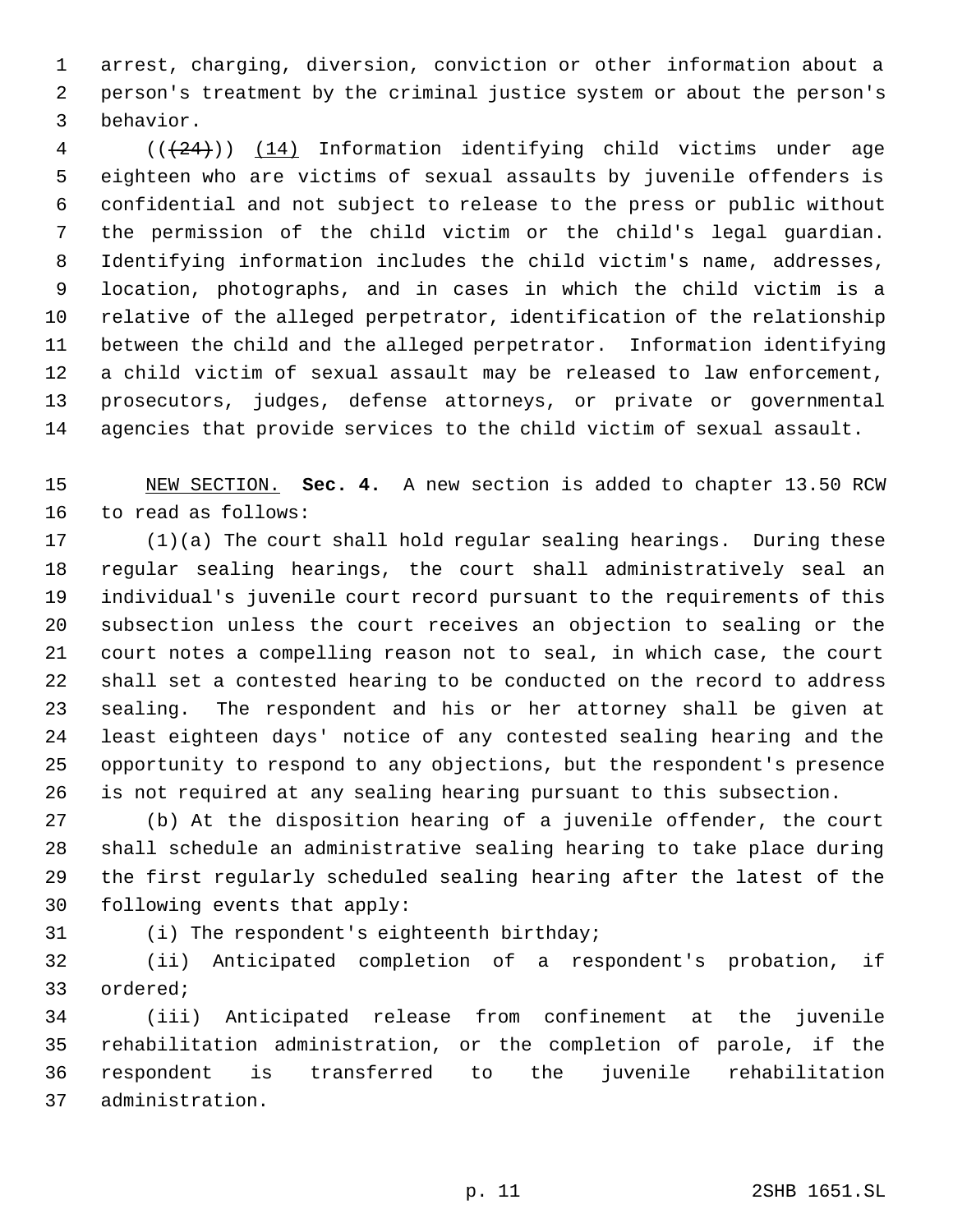(c) A court shall enter a written order sealing an individual's juvenile court record pursuant to this subsection if:

 (i) One of the offenses for which the court has entered a disposition is not at the time of commission of the offense:

(A) A most serious offense, as defined in RCW 9.94A.030;

(B) A sex offense under chapter 9A.44 RCW; or

(C) A drug offense, as defined in RCW 9.94A.030; and

 (ii) The respondent has completed the terms and conditions of disposition, including affirmative conditions and financial obligations.

11 (d) Following a contested sealing hearing on the record after an objection is made pursuant to (a) of this subsection, the court shall enter a written order sealing the juvenile court record unless the court determines that sealing is not appropriate.

 (2) The court shall enter a written order immediately sealing the official juvenile court record upon the acquittal after a fact finding or upon dismissal of charges.

 (3) If a juvenile court record has not already been sealed pursuant to this section, in any case in which information has been filed pursuant to RCW 13.40.100 or a complaint has been filed with the prosecutor and referred for diversion pursuant to RCW 13.40.070, the person who is the subject of the information or complaint may file a motion with the court to have the court vacate its order and findings, if any, and, subject to RCW 13.50.050(13), order the sealing of the official juvenile court record, the social file, and records of the court and of any other agency in the case.

 (4)(a) The court shall grant any motion to seal records for class A offenses made pursuant to subsection (3) of this section if:

 (i) Since the last date of release from confinement, including full-time residential treatment, if any, or entry of disposition, the person has spent five consecutive years in the community without committing any offense or crime that subsequently results in an adjudication or conviction;

 (ii) No proceeding is pending against the moving party seeking the conviction of a juvenile offense or a criminal offense;

 (iii) No proceeding is pending seeking the formation of a diversion agreement with that person;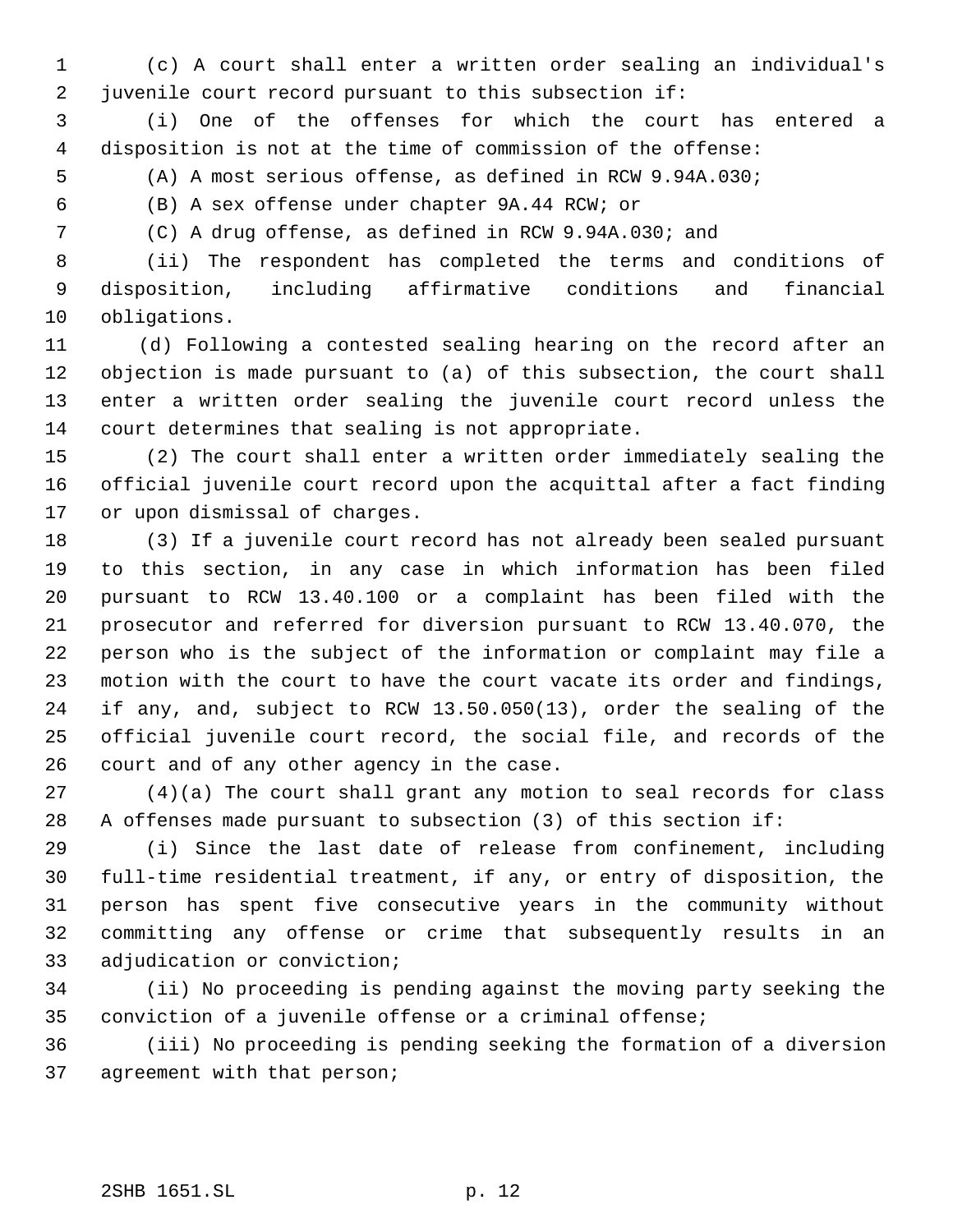(iv) The person is no longer required to register as a sex offender under RCW 9A.44.130 or has been relieved of the duty to register under RCW 9A.44.143 if the person was convicted of a sex offense;

 (v) The person has not been convicted of rape in the first degree, rape in the second degree, or indecent liberties that was actually committed with forcible compulsion; and

(vi) Full restitution has been paid.

 (b) The court shall grant any motion to seal records for class B, C, gross misdemeanor, and misdemeanor offenses and diversions made under subsection (3) of this section if:

 (i) Since the date of last release from confinement, including full-time residential treatment, if any, entry of disposition, or completion of the diversion agreement, the person has spent two consecutive years in the community without being convicted of any offense or crime;

 (ii) No proceeding is pending against the moving party seeking the conviction of a juvenile offense or a criminal offense;

 (iii) No proceeding is pending seeking the formation of a diversion agreement with that person;

 (iv) The person is no longer required to register as a sex offender under RCW 9A.44.130 or has been relieved of the duty to register under RCW 9A.44.143 if the person was convicted of a sex offense; and

(v) Full restitution has been paid.

 (c) Notwithstanding the requirements in (a) or (b) of this subsection, the court shall grant any motion to seal records of any deferred disposition vacated under RCW 13.40.127(9) prior to June 7, 2012, if restitution has been paid and the person is eighteen years of age or older at the time of the motion.

 (5) The person making a motion pursuant to subsection (3) of this section shall give reasonable notice of the motion to the prosecution and to any person or agency whose records are sought to be sealed.

 (6)(a) If the court enters a written order sealing the juvenile court record pursuant to this section, it shall, subject to RCW 13.50.050(13), order sealed the official juvenile court record, the social file, and other records relating to the case as are named in the order. Thereafter, the proceedings in the case shall be treated as if they never occurred, and the subject of the records may reply accordingly to any inquiry about the events, records of which are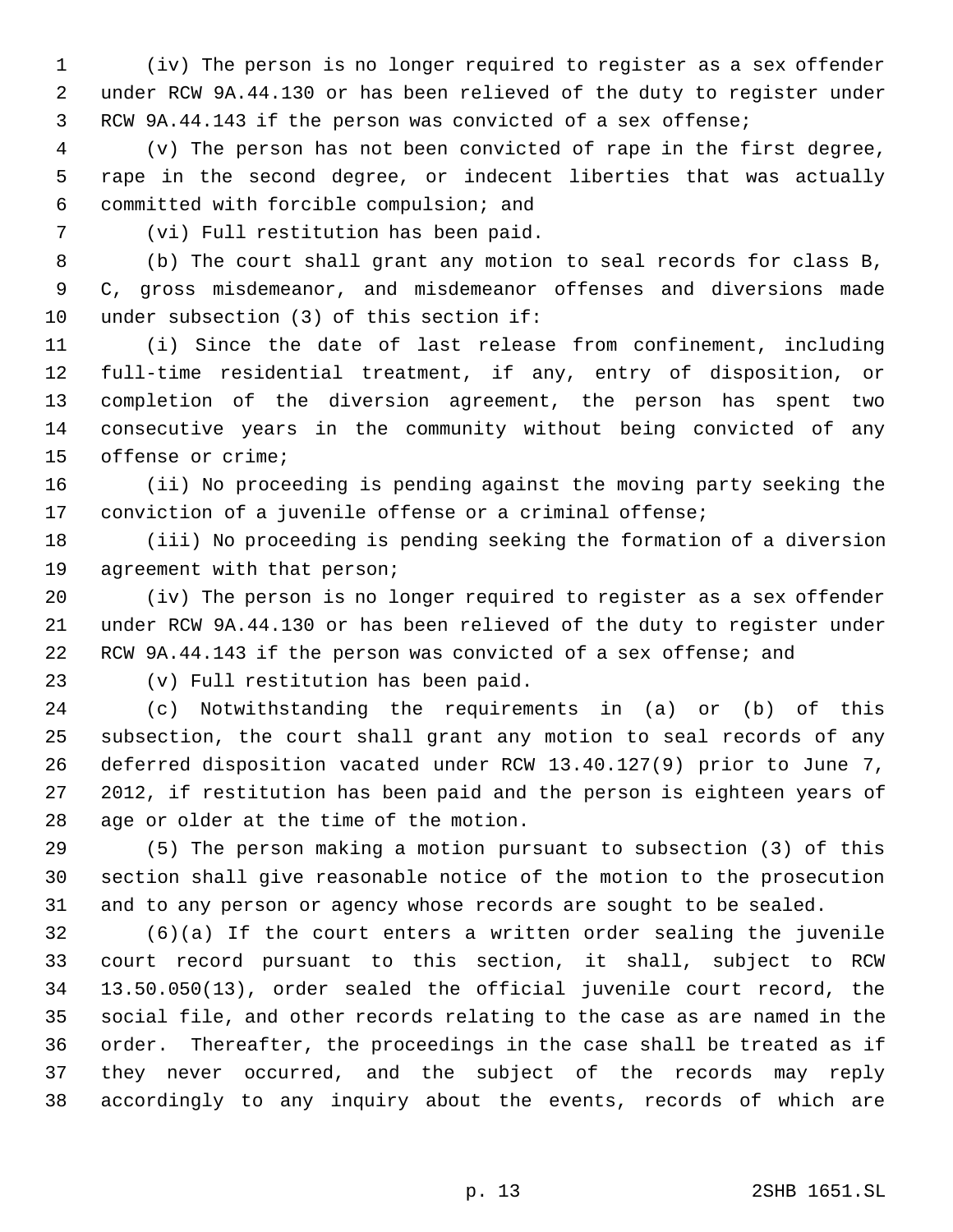sealed. Any agency shall reply to any inquiry concerning confidential or sealed records that records are confidential, and no information can be given about the existence or nonexistence of records concerning an individual.

 (b) In the event the subject of the juvenile records receives a full and unconditional pardon, the proceedings in the matter upon which the pardon has been granted shall be treated as if they never occurred, and the subject of the records may reply accordingly to any inquiry about the events upon which the pardon was received. Any agency shall reply to any inquiry concerning the records pertaining to the events for which the subject received a pardon that records are confidential, and no information can be given about the existence or nonexistence of records concerning an individual.

 (7) Inspection of the files and records included in the order to seal may thereafter be permitted only by order of the court upon motion made by the person who is the subject of the information or complaint, except as otherwise provided in RCW 13.50.010(8) and 13.50.050(13).

 (8)(a) Any adjudication of a juvenile offense or a crime subsequent to sealing has the effect of nullifying a sealing order; however, the court may order the juvenile court record resealed upon disposition of the subsequent matter if the case meets the sealing criteria under this section and the court record has not previously been resealed.

 (b) Any charging of an adult felony subsequent to the sealing has the effect of nullifying the sealing order.

 (c) The administrative office of the courts shall ensure that the superior court judicial information system provides prosecutors access to information on the existence of sealed juvenile records.

 (9) If the juvenile court record has been sealed pursuant to this section, the record of an employee is not admissible in an action for liability against the employer based on the former juvenile offender's conduct to show that the employer knew or should have known of the juvenile record of the employee. The record may be admissible, however, if a background check conducted or authorized by the employer contained the information in the sealed record.

 NEW SECTION. **Sec. 5.** A new section is added to chapter 13.50 RCW to read as follows:

(1)(a) Subject to RCW 13.50.050(13), all records maintained by any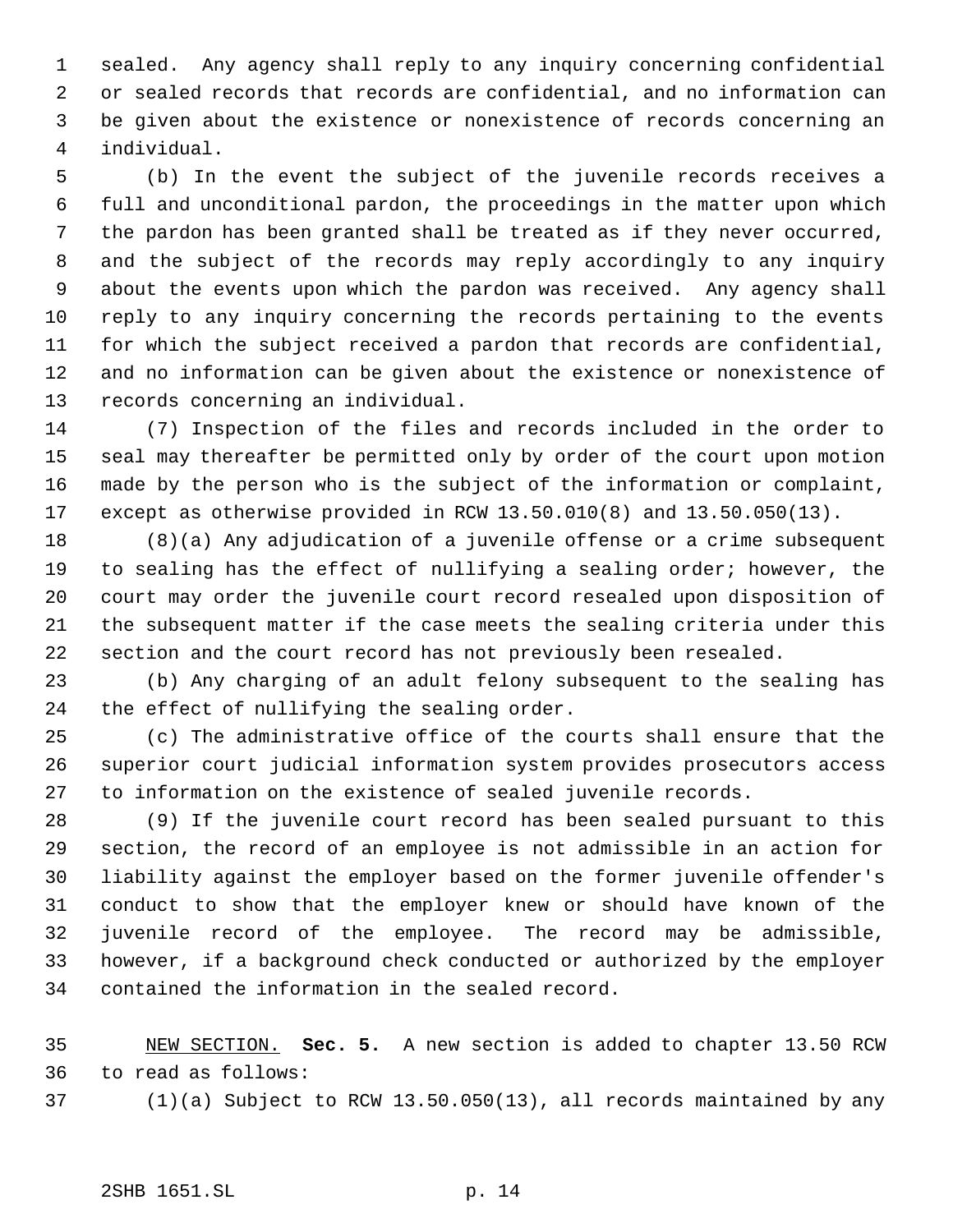court or law enforcement agency, including the juvenile court, local law enforcement, the Washington state patrol, and the prosecutor's office, shall be automatically destroyed within ninety days of becoming eligible for destruction. Juvenile records are eligible for destruction when:

 (i) The person who is the subject of the information or complaint is at least eighteen years of age;

 (ii) The person's criminal history consists entirely of one diversion agreement or counsel and release entered on or after June 12, 2008;

 (iii) Two years have elapsed since completion of the agreement or counsel and release;

 (iv) No proceeding is pending against the person seeking the conviction of a criminal offense; and

(v) There is no restitution owing in the case.

 (b) No less than quarterly, the administrative office of the courts shall provide a report to the juvenile courts of those individuals whose records may be eligible for destruction. The juvenile court shall verify eligibility and notify the Washington state patrol and the appropriate local law enforcement agency and prosecutor's office of the records to be destroyed. The requirement to destroy records under this subsection is not dependent on a court hearing or the issuance of a court order to destroy records.

 (c) The state and local governments and their officers and employees are not liable for civil damages for the failure to destroy records pursuant to this section.

 (2) All records maintained by any court or law enforcement agency, including the juvenile court, local law enforcement, the Washington state patrol, and the prosecutor's office, shall be automatically destroyed within thirty days of being notified by the governor's office that the subject of those records received a full and unconditional pardon by the governor.

 (3)(a) A person may request that the court order the records in his or her case destroyed as follows:

 (i) A person eighteen years of age or older whose criminal history consists entirely of one diversion agreement or counsel and release entered prior to June 12, 2008. The request shall be granted if the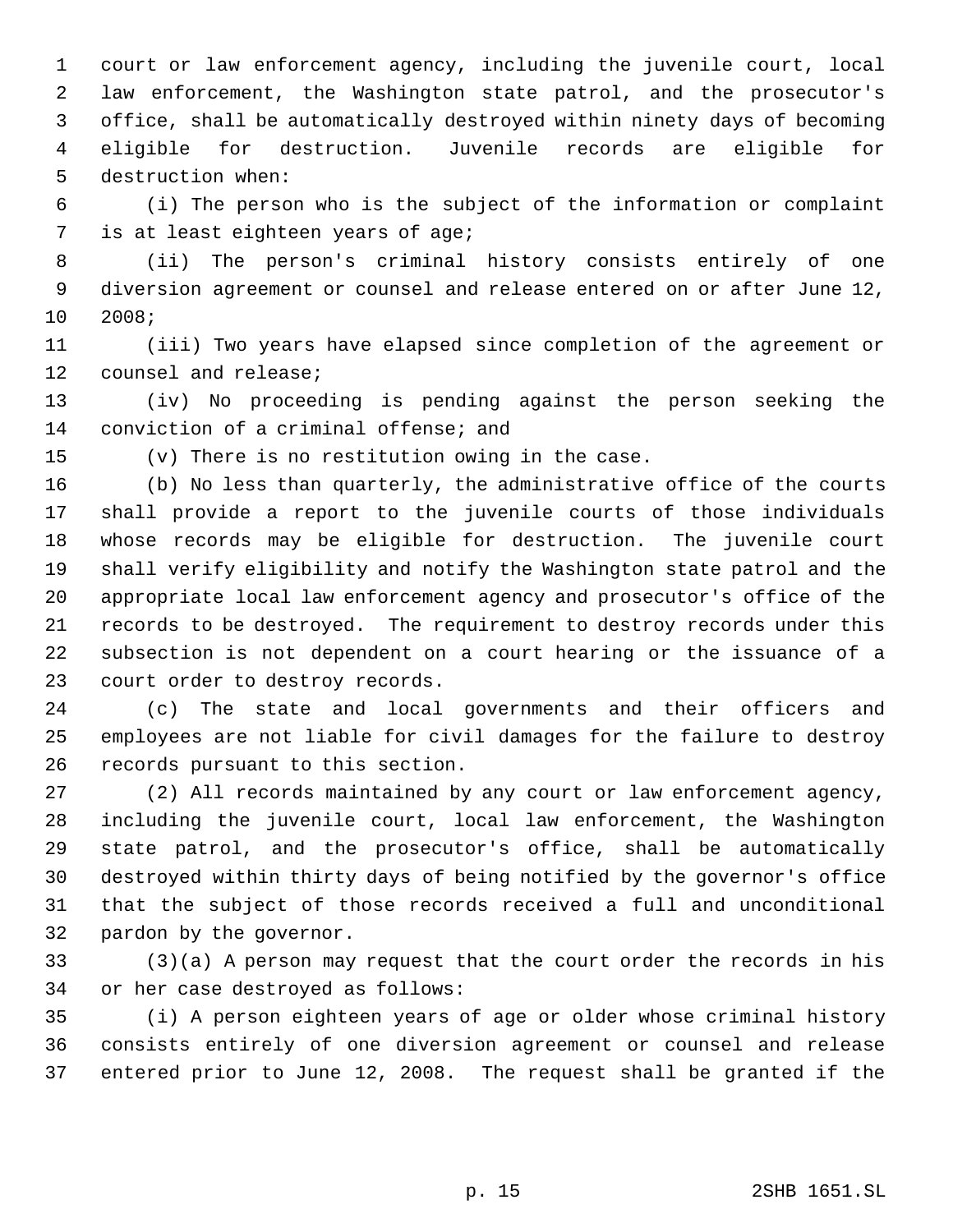court finds that two years have elapsed since completion of the agreement or counsel and release.

 (ii) A person twenty-three years of age or older whose criminal history consists of only referrals for diversion. The request shall be granted if the court finds that all diversion agreements have been successfully completed and no proceeding is pending against the person seeking the conviction of a criminal offense.

 (b) If the court grants the motion to destroy records made pursuant to this subsection, it shall, subject to RCW 13.50.050(13), order the official juvenile court record, the social file, and any other records named in the order to be destroyed.

 (c) The person making the motion pursuant to this subsection must give reasonable notice of the motion to the prosecuting attorney and to any agency whose records are sought to be destroyed.

 (4) Any juvenile justice or care agency may, subject to the limitations in RCW 13.50.050(13) and this section, develop procedures for the routine destruction of records relating to juvenile offenses and diversions.

 (a) Records may be routinely destroyed only when the person the subject of the information or complaint has attained twenty-three years of age or older or pursuant to subsection (1) of this section.

 (b) The court may not routinely destroy the official juvenile court record or recordings or transcripts of any proceedings.

 **Sec. 6.** RCW 13.40.127 and 2013 c 179 s 5 are each amended to read as follows:

 (1) A juvenile is eligible for deferred disposition unless he or she:

(a) Is charged with a sex or violent offense;

(b) Has a criminal history which includes any felony;

(c) Has a prior deferred disposition or deferred adjudication; or

(d) Has two or more adjudications.

 (2) The juvenile court may, upon motion at least fourteen days before commencement of trial and, after consulting the juvenile's custodial parent or parents or guardian and with the consent of the juvenile, continue the case for disposition for a period not to exceed one year from the date the juvenile is found guilty. The court shall consider whether the offender and the community will benefit from a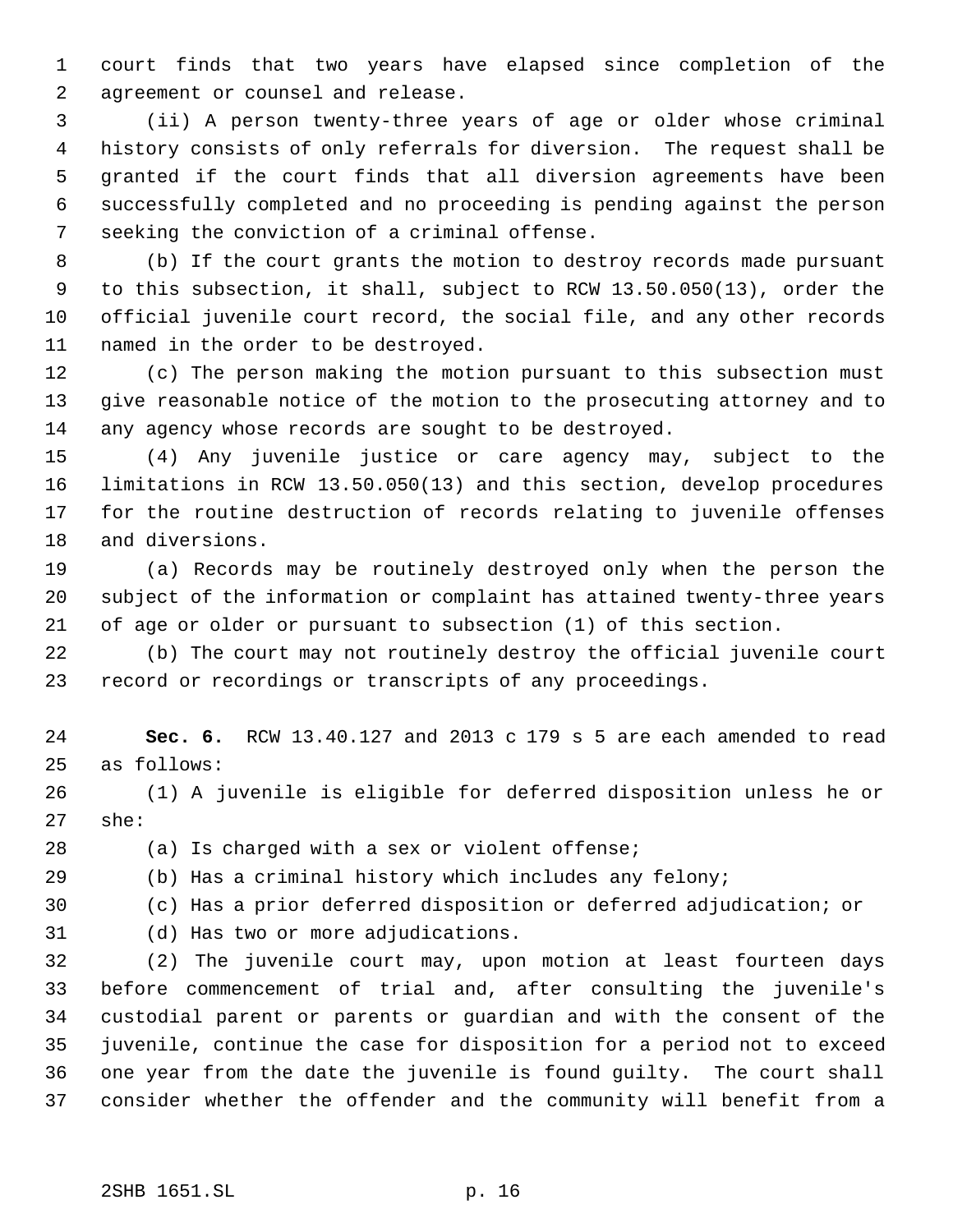deferred disposition before deferring the disposition. The court may waive the fourteen-day period anytime before the commencement of trial for good cause.

(3) Any juvenile who agrees to a deferral of disposition shall:

 (a) Stipulate to the admissibility of the facts contained in the written police report;

 (b) Acknowledge that the report will be entered and used to support a finding of guilt and to impose a disposition if the juvenile fails to comply with terms of supervision;

 (c) Waive the following rights to: (i) A speedy disposition; and (ii) call and confront witnesses; and

 (d) Acknowledge the direct consequences of being found guilty and the direct consequences that will happen if an order of disposition is entered.

 The adjudicatory hearing shall be limited to a reading of the court's record.

 (4) Following the stipulation, acknowledgment, waiver, and entry of a finding or plea of guilt, the court shall defer entry of an order of disposition of the juvenile.

 (5) Any juvenile granted a deferral of disposition under this section shall be placed under community supervision. The court may impose any conditions of supervision that it deems appropriate including posting a probation bond. Payment of restitution under RCW 13.40.190 shall be a condition of community supervision under this section.

 The court may require a juvenile offender convicted of animal cruelty in the first degree to submit to a mental health evaluation to determine if the offender would benefit from treatment and such intervention would promote the safety of the community. After consideration of the results of the evaluation, as a condition of community supervision, the court may order the offender to attend treatment to address issues pertinent to the offense.

 The court may require the juvenile to undergo a mental health or substance abuse assessment, or both. If the assessment identifies a need for treatment, conditions of supervision may include treatment for the assessed need that has been demonstrated to improve behavioral health and reduce recidivism.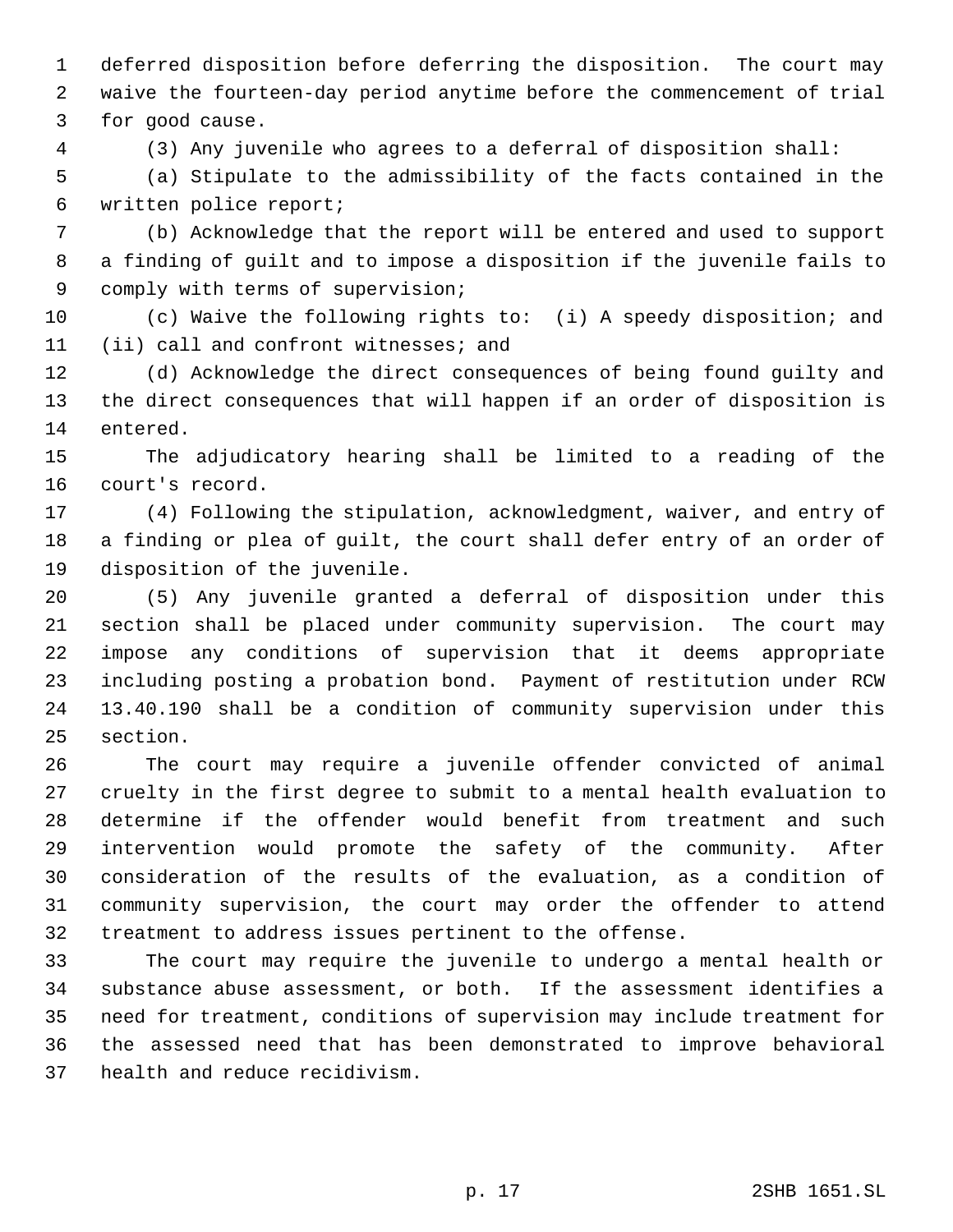(6) A parent who signed for a probation bond has the right to notify the counselor if the juvenile fails to comply with the bond or conditions of supervision. The counselor shall notify the court and surety of any failure to comply. A surety shall notify the court of the juvenile's failure to comply with the probation bond. The state shall bear the burden to prove, by a preponderance of the evidence, that the juvenile has failed to comply with the terms of community supervision.

 (7)(a) Anytime prior to the conclusion of the period of supervision, the prosecutor or the juvenile's juvenile court community supervision counselor may file a motion with the court requesting the court revoke the deferred disposition based on the juvenile's lack of compliance or treat the juvenile's lack of compliance as a violation pursuant to RCW 13.40.200.

 (b) If the court finds the juvenile failed to comply with the terms of the deferred disposition, the court may:

 (i) Revoke the deferred disposition and enter an order of disposition; or

(ii) Impose sanctions for the violation pursuant to RCW 13.40.200.

 (8) At any time following deferral of disposition the court may, following a hearing, continue supervision for an additional one-year period for good cause.

 (9)(a) At the conclusion of the period of supervision, the court shall determine whether the juvenile is entitled to dismissal of the deferred disposition only when the court finds:

(i) The deferred disposition has not been previously revoked;

(ii) The juvenile has completed the terms of supervision;

 (iii) There are no pending motions concerning lack of compliance pursuant to subsection (7) of this section; and

 (iv) The juvenile has either paid the full amount of restitution, or, made a good faith effort to pay the full amount of restitution during the period of supervision.

 (b) If the court finds the juvenile is entitled to dismissal of the deferred disposition pursuant to (a) of this subsection, the juvenile's conviction shall be vacated and the court shall dismiss the case with prejudice, except that a conviction under RCW 16.52.205 shall not be vacated. Whenever a case is dismissed with restitution still owing, the court shall enter a restitution order pursuant to RCW 13.40.190 for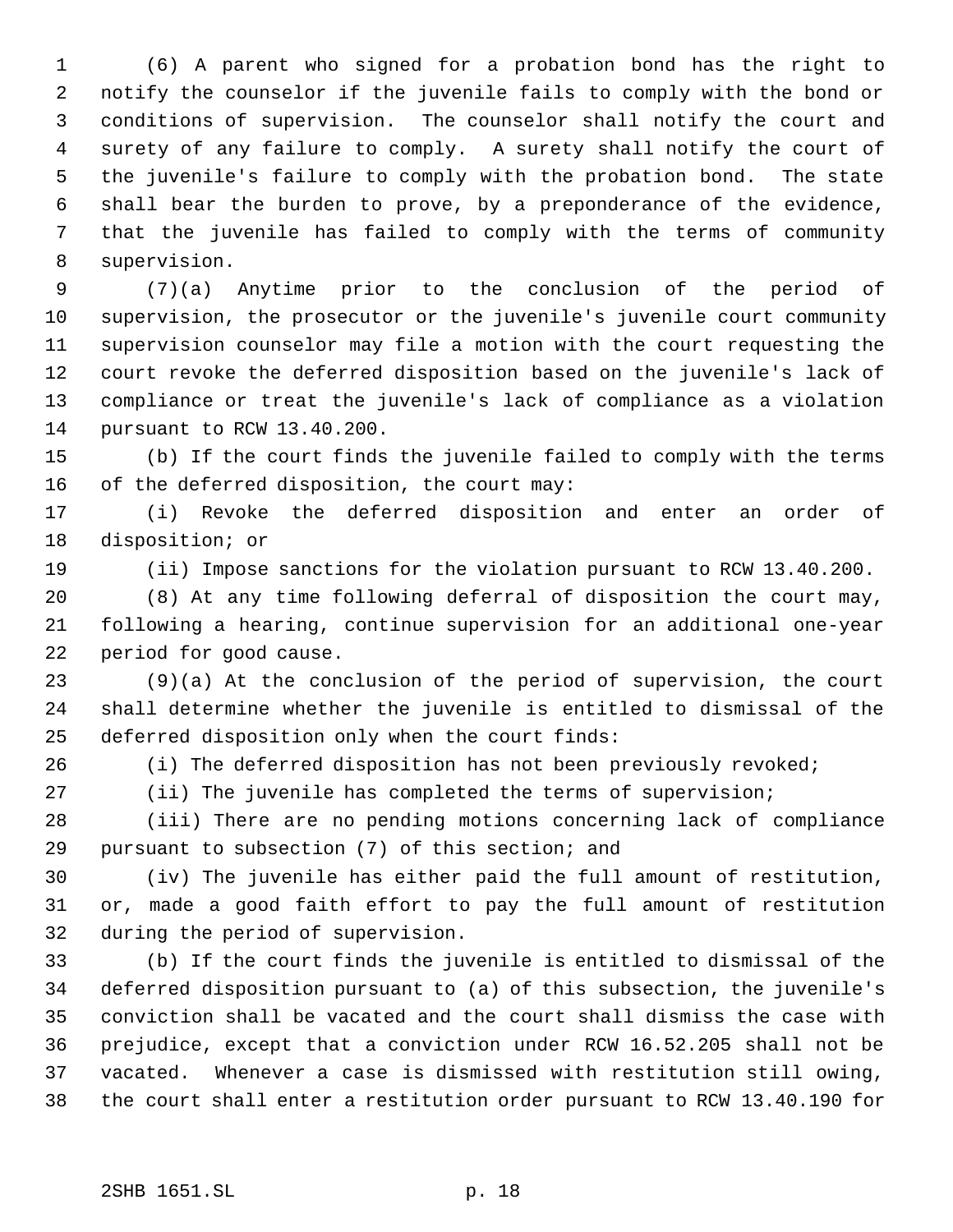any unpaid restitution. Jurisdiction to enforce payment and modify terms of the restitution order shall be the same as those set forth in RCW 13.40.190.

 (c) If the court finds the juvenile is not entitled to dismissal of the deferred disposition pursuant to (a) of this subsection, the court shall revoke the deferred disposition and enter an order of disposition. A deferred disposition shall remain a conviction unless the case is dismissed and the conviction is vacated pursuant to (b) of 9 this subsection or sealed pursuant to ((RCW 13.50.050)) section 4 of this act.

 (10)(a)(i) Any time the court vacates a conviction pursuant to subsection (9) of this section, if the juvenile is eighteen years of age or older and the full amount of restitution ordered has been paid, the court shall enter a written order sealing the case.

 (ii) Any time the court vacates a conviction pursuant to subsection (9) of this section, if the juvenile is not eighteen years of age or older and full restitution ordered has been paid, the court shall schedule an administrative sealing hearing to take place no later than thirty days after the respondent's eighteenth birthday, at which time the court shall enter a written order sealing the case. The respondent's presence at the administrative sealing hearing is not required.

 (iii) Any deferred disposition vacated prior to June 7, 2012, is not subject to sealing under this subsection.

 (b) Nothing in this subsection shall preclude a juvenile from petitioning the court to have the records of his or her deferred 27 dispositions sealed under ( $(RCW-13.50.050(11)$  and  $(12)$ )) section 4 of 28 this act.

 (c) Records sealed under this provision shall have the same legal 30 status as records sealed under ((RCW 13.50.050)) section 4 of this act.

 **Sec. 7.** RCW 13.40.190 and 2010 c 134 s 1 are each amended to read as follows:

 (1)(a) In its dispositional order, the court shall require the respondent to make restitution to any persons who have suffered loss or damage as a result of the offense committed by the respondent. In addition, restitution may be ordered for loss or damage if the offender pleads guilty to a lesser offense or fewer offenses and agrees with the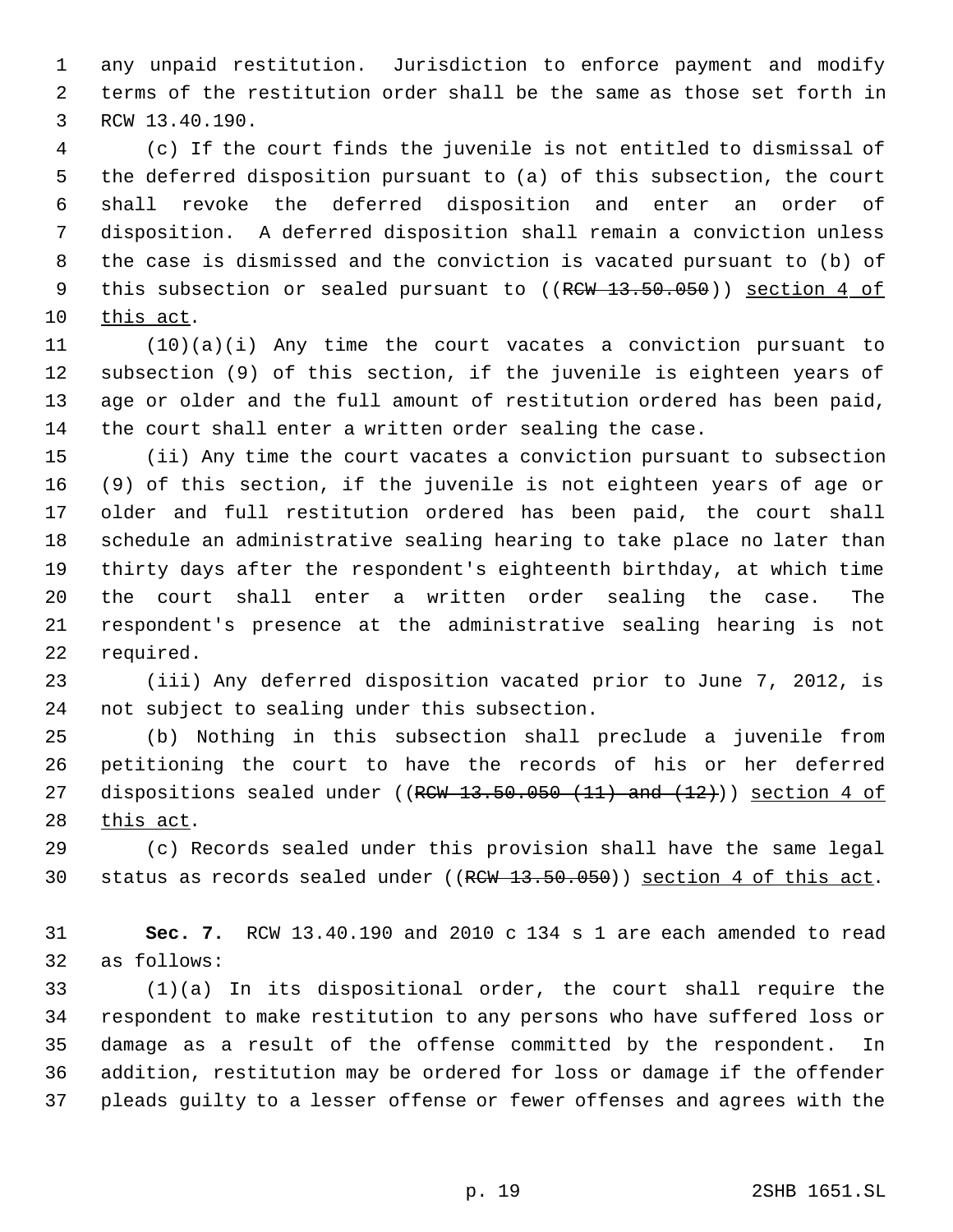prosecutor's recommendation that the offender be required to pay restitution to a victim of an offense or offenses which, pursuant to a plea agreement, are not prosecuted.

 (b) Restitution may include the costs of counseling reasonably related to the offense.

 (c) The payment of restitution shall be in addition to any punishment which is imposed pursuant to the other provisions of this chapter.

 (d) The court may determine the amount, terms, and conditions of the restitution including a payment plan extending up to ten years if the court determines that the respondent does not have the means to make full restitution over a shorter period. For the purposes of this section, the respondent shall remain under the court's jurisdiction for a maximum term of ten years after the respondent's eighteenth birthday and, during this period, the restitution portion of the dispositional order may be modified as to amount, terms, and conditions at any time. Prior to the expiration of the ten-year period, the juvenile court may extend the judgment for the payment of restitution for an additional ten years. If the court grants a respondent's petition pursuant to 20 ((RCW 13.50.050(11))) section 4 of this act, the court's jurisdiction under this subsection shall terminate.

 (e) Nothing in this section shall prevent a respondent from 23 petitioning the court pursuant to ((RCW 13.50.050(11))) section 4 of 24 this act if the respondent has paid the full restitution amount stated in the court's order and has met the statutory criteria.

 (f) If the respondent participated in the crime with another person or other persons, all such participants shall be jointly and severally responsible for the payment of restitution.

 (g) At any time, the court may determine that the respondent is not required to pay, or may relieve the respondent of the requirement to pay, full or partial restitution to any insurance provider authorized under Title 48 RCW if the respondent reasonably satisfies the court that he or she does not have the means to make full or partial restitution to the insurance provider and could not reasonably acquire the means to pay the insurance provider the restitution over a ten-year period.

 (2) Regardless of the provisions of subsection (1) of this section, the court shall order restitution in all cases where the victim is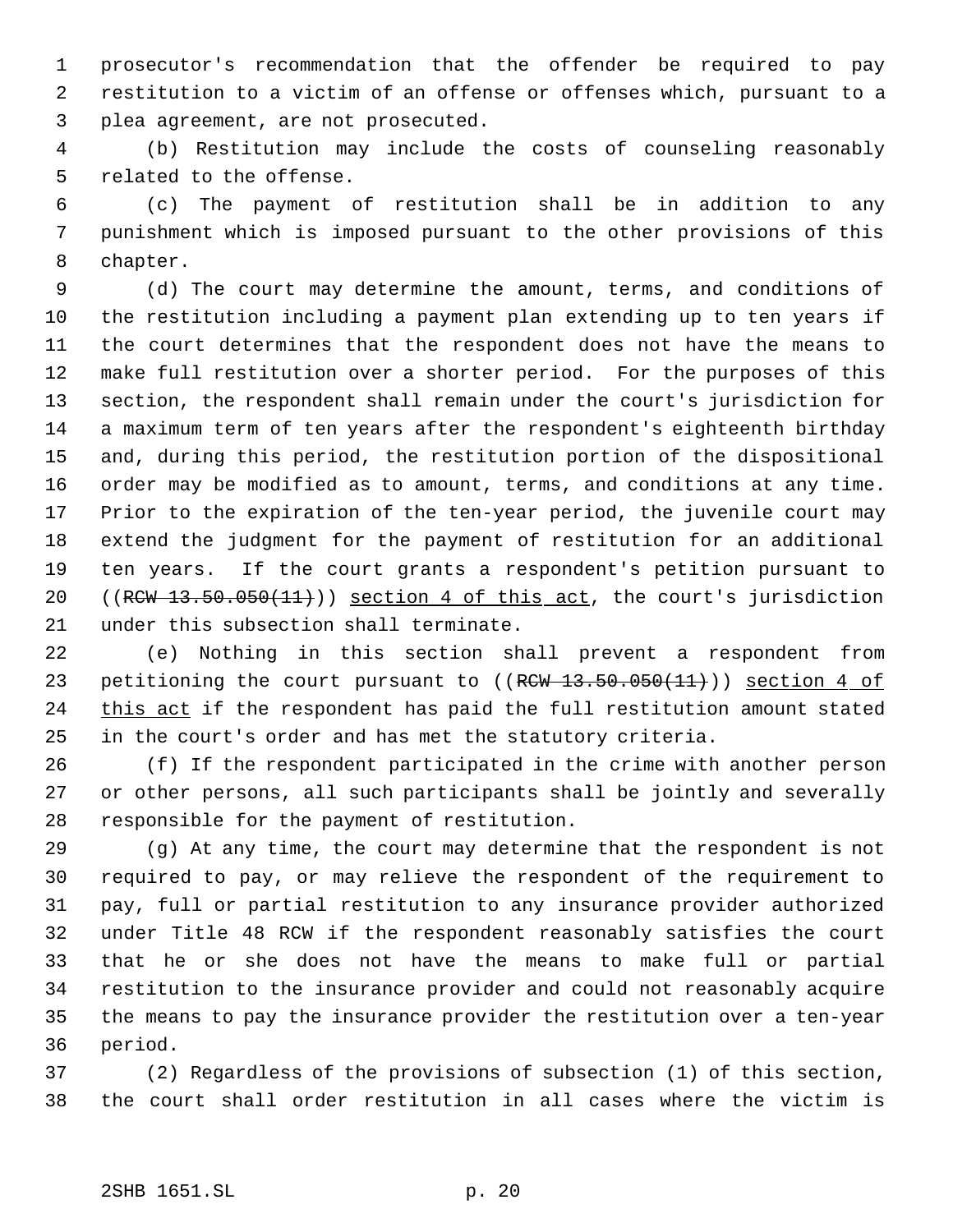entitled to benefits under the crime victims' compensation act, chapter 7.68 RCW. If the court does not order restitution and the victim of the crime has been determined to be entitled to benefits under the crime victims' compensation act, the department of labor and industries, as administrator of the crime victims' compensation program, may petition the court within one year of entry of the disposition order for entry of a restitution order. Upon receipt of a petition from the department of labor and industries, the court shall hold a restitution hearing and shall enter a restitution order.

 (3) If an order includes restitution as one of the monetary assessments, the county clerk shall make disbursements to victims named in the order. The restitution to victims named in the order shall be paid prior to any payment for other penalties or monetary assessments.

 (4) For purposes of this section, "victim" means any person who has sustained emotional, psychological, physical, or financial injury to person or property as a direct result of the offense charged. "Victim" may also include a known parent or guardian of a victim who is a minor child or is not a minor child but is incapacitated, incompetent, disabled, or deceased.

 (5) A respondent under obligation to pay restitution may petition the court for modification of the restitution order.

 **Sec. 8.** RCW 13.50.100 and 2013 c 23 s 7 are each amended to read as follows:

24 (1) This section governs records not covered by RCW 13.50.050 and sections 4 and 5 of this act.

 (2) Records covered by this section shall be confidential and shall be released only pursuant to this section and RCW 13.50.010.

 (3) Records retained or produced by any juvenile justice or care agency may be released to other participants in the juvenile justice or care system only when an investigation or case involving the juvenile in question is being pursued by the other participant or when that other participant is assigned the responsibility of supervising the juvenile. Records covered under this section and maintained by the juvenile courts which relate to the official actions of the agency may be entered in the statewide judicial information system. However, truancy records associated with a juvenile who has no other case history, and records of a juvenile's parents who have no other case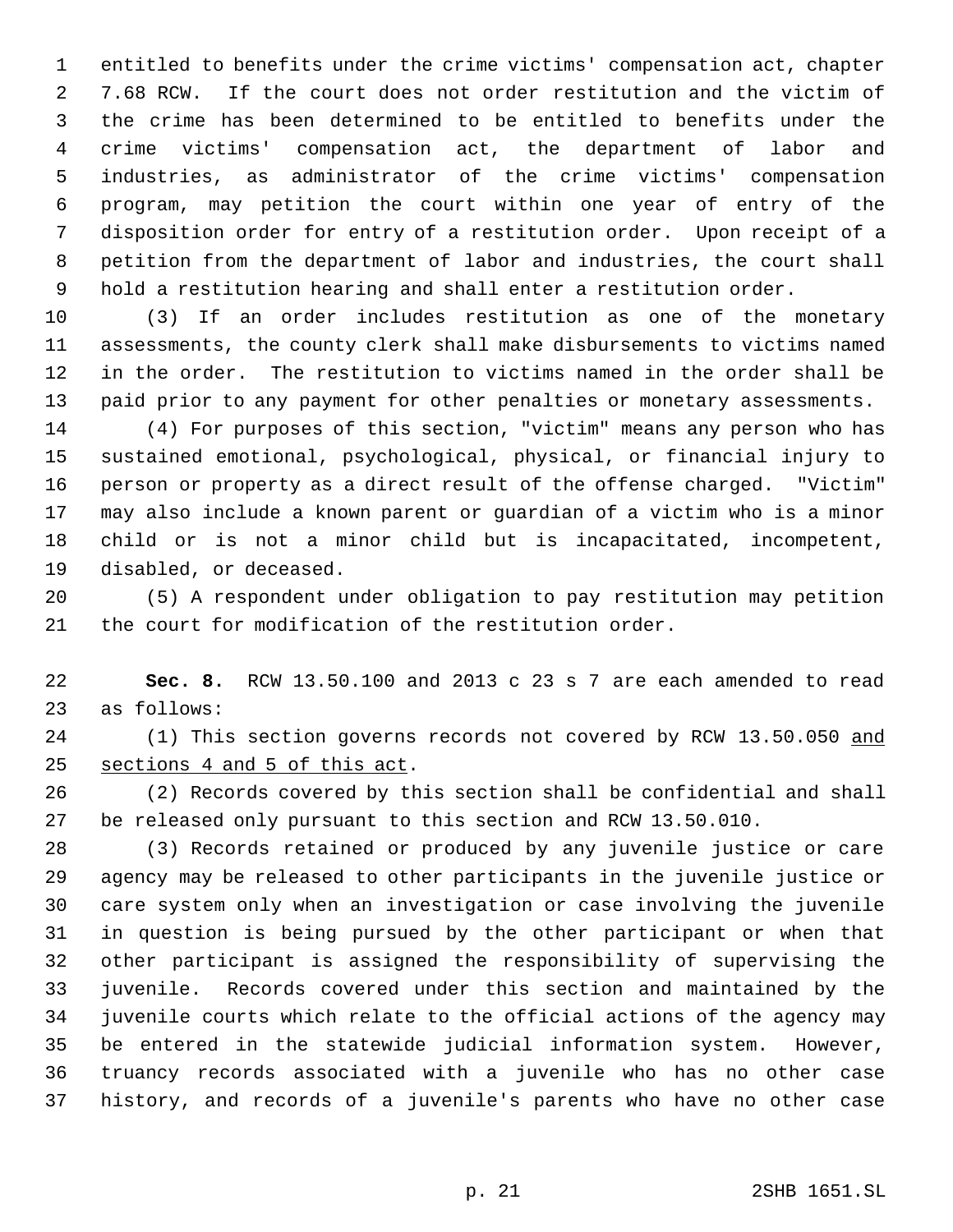history, shall be removed from the judicial information system when the juvenile is no longer subject to the compulsory attendance laws in chapter 28A.225 RCW. A county clerk is not liable for unauthorized release of this data by persons or agencies not in his or her employ or otherwise subject to his or her control, nor is the county clerk liable for inaccurate or incomplete information collected from litigants or other persons required to provide identifying data pursuant to this section.

 (4) Subject to (a) of this subsection, the department of social and health services may release information retained in the course of conducting child protective services investigations to a family or juvenile court hearing a petition for custody under chapter 26.10 RCW.

 (a) Information that may be released shall be limited to information regarding investigations in which: (i) The juvenile was an alleged victim of abandonment or abuse or neglect; or (ii) the petitioner for custody of the juvenile, or any individual aged sixteen or older residing in the petitioner's household, is the subject of a founded or currently pending child protective services investigation made by the department subsequent to October 1, 1998.

 (b) Additional information may only be released with the written consent of the subject of the investigation and the juvenile alleged to be the victim of abandonment or abuse and neglect, or the parent, custodian, guardian, or personal representative of the juvenile, or by court order obtained with notice to all interested parties.

 (5) Any disclosure of records or information by the department of social and health services pursuant to this section shall not be deemed a waiver of any confidentiality or privilege attached to the records or information by operation of any state or federal statute or regulation, and any recipient of such records or information shall maintain it in such a manner as to comply with such state and federal statutes and regulations and to protect against unauthorized disclosure.

 (6) A contracting agency or service provider of the department of social and health services that provides counseling, psychological, psychiatric, or medical services may release to the office of the family and children's ombuds information or records relating to services provided to a juvenile who is dependent under chapter 13.34 RCW without the consent of the parent or guardian of the juvenile, or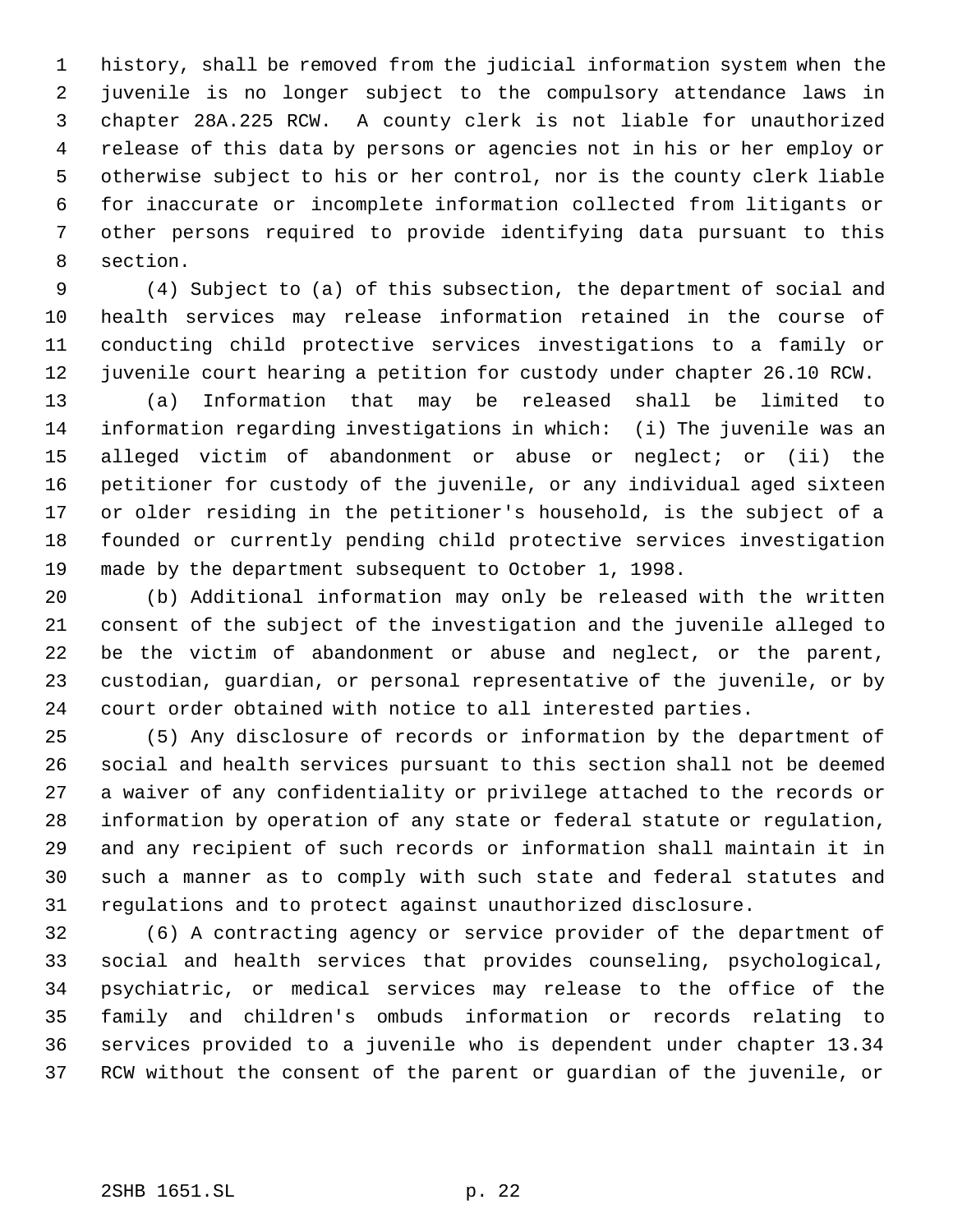of the juvenile if the juvenile is under the age of thirteen years, unless such release is otherwise specifically prohibited by law.

 (7) A juvenile, his or her parents, the juvenile's attorney, and the juvenile's parent's attorney, shall, upon request, be given access to all records and information collected or retained by a juvenile justice or care agency which pertain to the juvenile except:

 (a) If it is determined by the agency that release of this information is likely to cause severe psychological or physical harm to the juvenile or his or her parents the agency may withhold the information subject to other order of the court: PROVIDED, That if the court determines that limited release of the information is appropriate, the court may specify terms and conditions for the release of the information; or

 (b) If the information or record has been obtained by a juvenile justice or care agency in connection with the provision of counseling, psychological, psychiatric, or medical services to the juvenile, when the services have been sought voluntarily by the juvenile, and the juvenile has a legal right to receive those services without the consent of any person or agency, then the information or record may not be disclosed to the juvenile's parents without the informed consent of the juvenile unless otherwise authorized by law; or

 (c) That the department of social and health services may delete the name and identifying information regarding persons or organizations who have reported alleged child abuse or neglect.

 (8) A juvenile or his or her parent denied access to any records following an agency determination under subsection (7) of this section may file a motion in juvenile court requesting access to the records. The court shall grant the motion unless it finds access may not be permitted according to the standards found in subsection (7)(a) and (b) of this section.

 (9) The person making a motion under subsection (8) of this section shall give reasonable notice of the motion to all parties to the original action and to any agency whose records will be affected by the motion.

 (10) Subject to the rules of discovery in civil cases, any party to a proceeding seeking a declaration of dependency or a termination of the parent-child relationship and any party's counsel and the guardian ad litem of any party, shall have access to the records of any natural